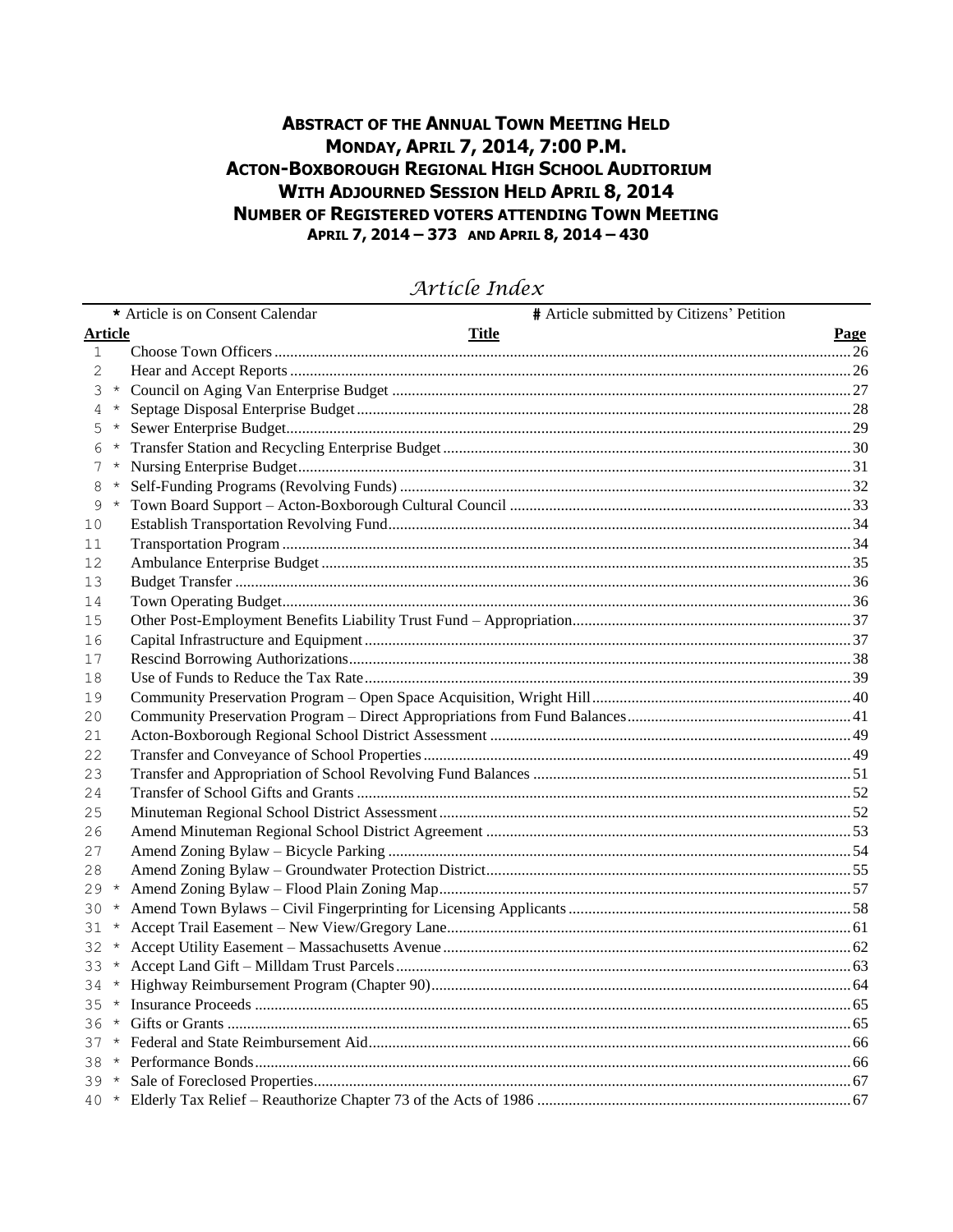## **April 7, 2014**

The Moderator, Mr. Don Mackenzie, called the Annual Town Meeting to order on Monday, April 7, 2014, at 7:04 PM. Tonight is the 279th time that Acton has gathered to start an Annual Town Meeting.

Mr. Mackenzie introduced Rabbi Lewis Mintz of Congregation Beth Elohim. Rabbi Mintz has been with the same congregation for 38 years. Mr. Mackenzie has been Moderator for 38 years as well. Rabbi Mintz gave the invocation.

Mr. Mackenzie gave an overview of the process of Town Meeting. He then explained some basic rules and parliamentary procedure of the Town Meeting as found in the back of the warrant.

Mr. Mackenzie covered the voting process and how the voting will be handled at this Town Meeting.

Mr. Mackenzie thanked Charlie Kadlec for his many years as Head Teller for Town Meeting.

The Moderator explained the Pro and Con microphones, time frame, and process for all speakers, presenters, and questions.

## **ARTICLE 1 CHOOSE TOWN OFFICERS**

(Majority vote)

To choose all necessary Town Officers and Committees and to fix the salaries and compensation of all the elective officers of the Town as follows:

Board of Selectmen, Chairman \$ 750.00 per year Board of Selectmen, Member \$ 650.00 per year

Moderator  $\qquad \qquad$  8 20.00 per Town Meeting session

, or take any other action relative thereto.

**MOTION: Ms. Adachi** moves that the Town fix the compensation for elected officers as shown in the Article.

#### **MOTION CARRIES UNANIMOUSLY**

Mr. Mackenzie made note that the Selectmen salaries have been the same since 1965. He thanked them for the time that the Board puts in.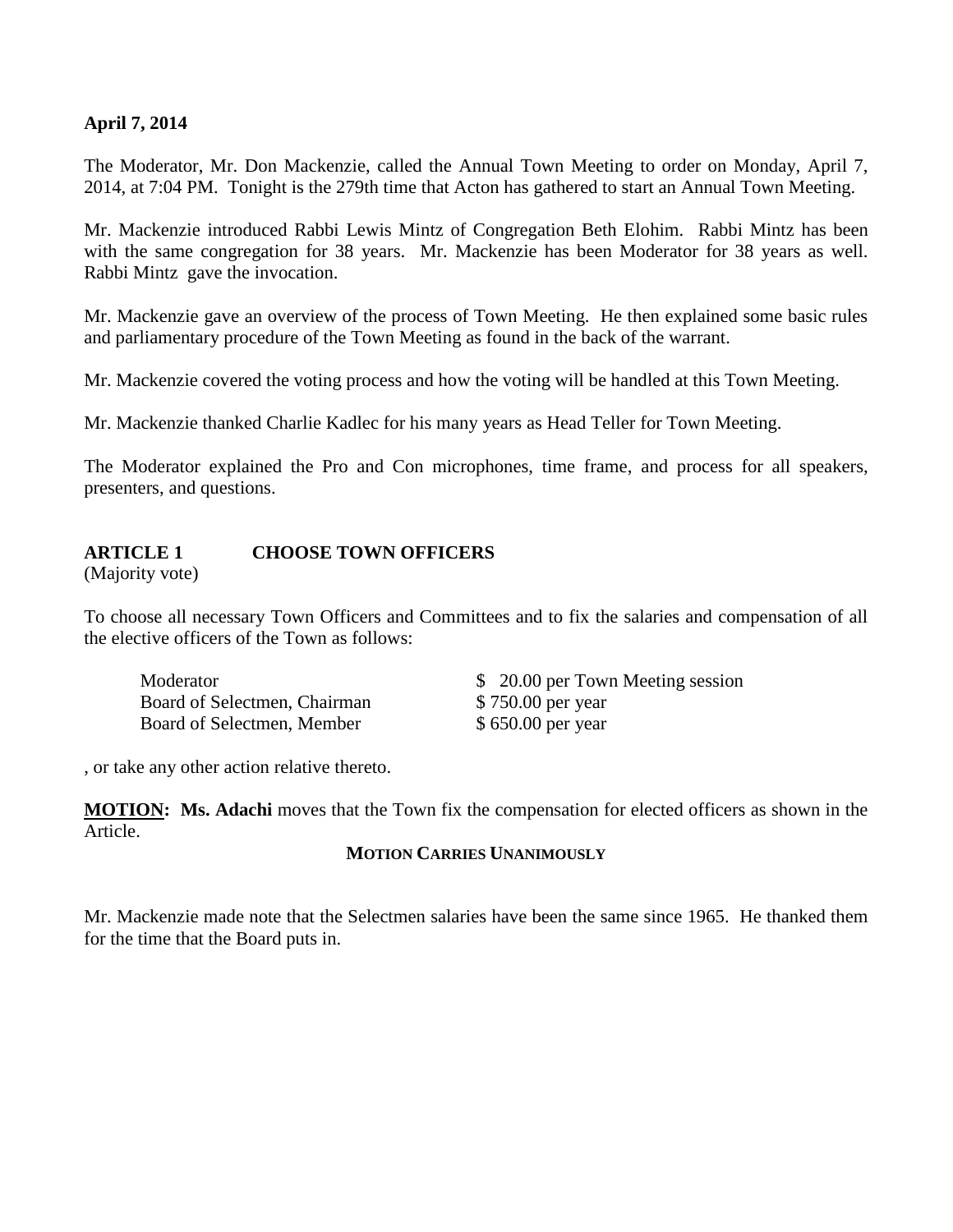Peter Ashton, Trustee of the Elizabeth White Fund, nominates Andrea S. Miller of 30 Taylor Road, Acton, for the position of Trustee of the Elizabeth White Fund, term to expire 2017.

#### **MOTION CARRIES UNANIMOUSLY**

Nancy Lenicheck, Trustee of the West Acton Citizens' Library, nominates Pamela Cochrane of 198 Central Street, Acton, for the position of Trustee of the West Acton Citizens Library, term to expire 2017.

## **MOTION CARRIES UNANIMOUSLY**

Cynthia Schimpf, Trustee of the Charlotte Goodnow Fund, nominates Harry A. Mink of 4 Cricket Way, Acton, for the position of Trustee of the Charlotte Goodnow Fund, term to expire 2017.

## **MOTION CARRIES UNANIMOUSLY**

Cynthia Schimpf, Trustee of the Charlotte Goodnow Fund, nominates Bruce J. Muff of 6 Windemere Drive, Acton, for the position of Trustee of the Charlotte Goodnow Fund, term to expire 2017.

## **MOTION CARRIES UNANIMOUSLY**

William Klauer, Trustee of the Acton Firefighters' Relief Fund, nominates Bruce Stone of 2 First St, Maynard, for the position of Trustee of the Acton Firefighters' Relief Fund, term to expire 2017.

#### **MOTION CARRIES UNANIMOUSLY**

## **ARTICLE 2 HEAR AND ACCEPT REPORTS**

(Majority vote)

To see if the Town will accept reports and hear and act upon the report of any committee chosen at any previous Town Meeting that has not already reported, or take any other action relative thereto.

**MOTION: Ms. Adachi** moves that the Town accept the reports of the various Town Officers and Boards as set forth in the 2013 Town Report and that the Moderator call for any other reports.

#### **MOTION CARRIES UNANIMOUSLY**

Debra Simes, Member of Green Acton, explained that the Acton Water District along with Green Acton worked with the Town Clerk, to encourage the town officials, at the Stage, to use the water bottles at all our meetings. This is the second year these bottles have been used are in use.

Mr. Mackenzie introduced the chairman of the Board of Selectmen, Ms Janet Adachi, who then introduced the members at the table. Eva Szkaradek - Town Clerk, Stephen Anderson - Town Council, Steve Ledoux – Town Manager, Mike Gowing - Vice Chair, Katie Green – Clerk, as well as, David Clough and John Sonner members of the Board of Selectmen.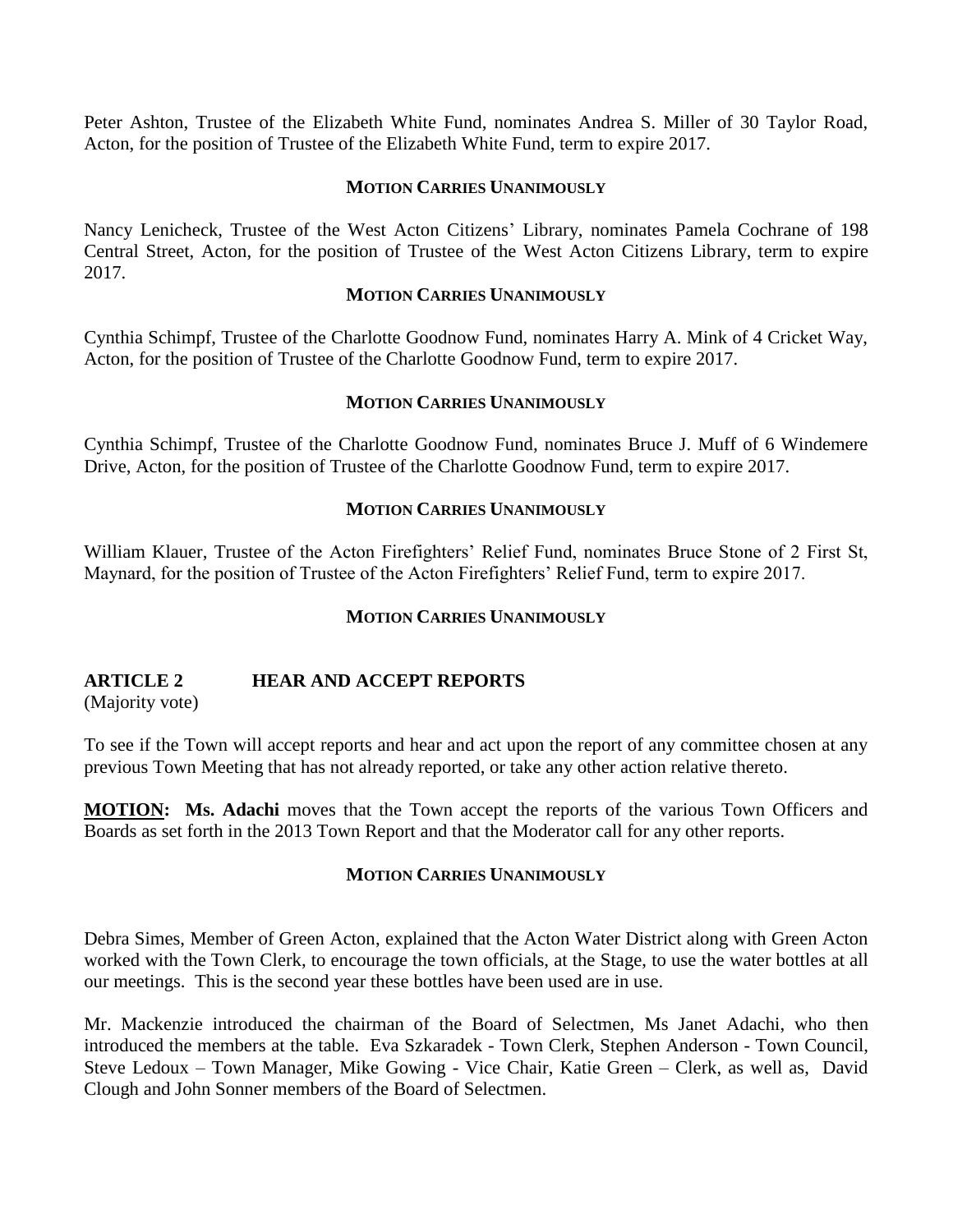The Moderator introduced the Chair of the Finance Committee, Pat Clifford, who then introduced the members of the Finance Committee. Mary Ann Ashton, Margaret Busse, Doug Tindal, Steve Noone – Vice Chair, Herman Kabakoff, Bob Evans, Mike Majors and Bill Mullin. Combined total of 70 years of experience on this committee.

**Budget Consent (majority vote)**

**ARTICLE 3 \* Council on Aging Van Enterprise Budget**

**ARTICLE 4 \* Septage Disposal Enterprise Budget**

**ARTICLE 5 \* Sewer Enterprise Budget**

**ARTICLE 6 \* Transfer Station and Recycling Enterprise Budget**

**ARTICLE 7 \* Nursing Enterprise Budget**

**ARTICLE 8 \* Self-Funding Programs (Revolving Funds)**

#### **ARTICLE 9 \* Town Board Support – Acton-Boxborough Cultural Council**

**MOTION: Ms. Adachi** moves that the Town take up the seven articles in the Consent Calendar on pages 27 through 33 of the Warrant: Articles 3, 4, 5, 6, 7, 8 and 9.

Held from consent, Article 6 and Article 7.

#### **REMAINING CONSENT MOTION CARRIES UNANIMOUSLY**

#### **ARTICLE 3 \* COUNCIL ON AGING VAN ENTERPRISE BUDGET** (Majority vote)

To see if the Town will raise and appropriate, or appropriate from available funds a sum of money to operate the Senior Van Service, in accordance with Massachusetts General Law, Chapter 44, Section 53 F½, Enterprise Fund Law, or take any other action relative thereto.

**MOTION: Ms. Adachi** moves that the Town appropriate \$91,237 for the purpose of operating the Town of Acton Senior and Disabled Citizens Van service, and to raise such amount, \$51,488 be raised from department receipts and \$39,749 be transferred from retained earnings.

#### **CONSENT MOTION CARRIES UNANIMOUSLY**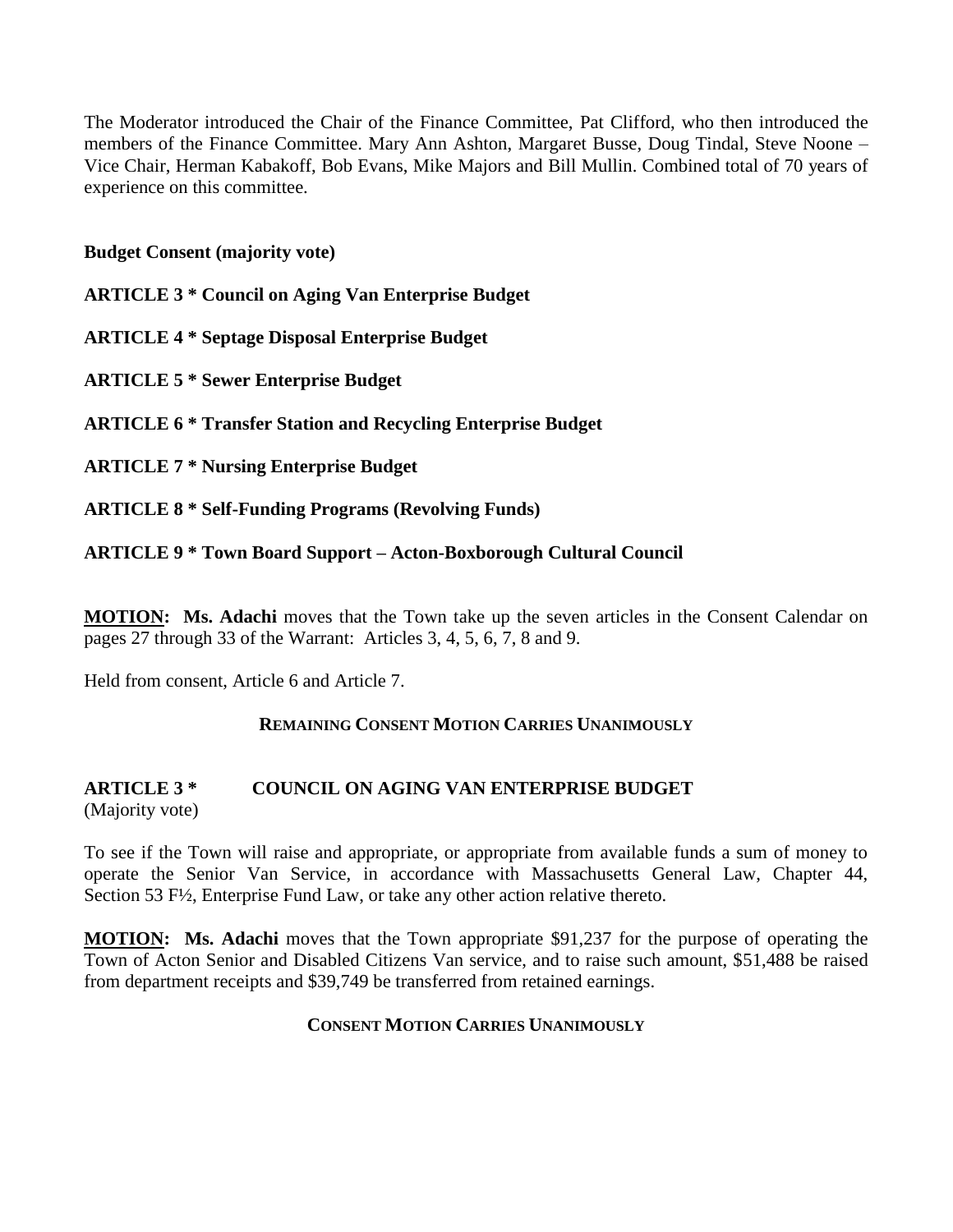# **ARTICLE 4 \* SEPTAGE DISPOSAL ENTERPRISE BUDGET**

(Majority vote)

To see if the Town will raise and appropriate, or appropriate from available funds a sum of money for the purpose of septage disposal, in accordance with Massachusetts General Law, Chapter 44, Section 53 F½, Enterprise Fund Law, or take any other action relative thereto.

**MOTION: Ms. Adachi** moves that the Town appropriate \$137,679 for the purpose of septage disposal, and to raise such amount, \$137,679 be raised from department receipts.

## **CONSENT MOTION CARRIES UNANIMOUSLY**

# **ARTICLE 5 \* SEWER ENTERPRISE BUDGET**

(Majority vote)

To see if the Town will raise and appropriate, or appropriate from available funds a sum of money for the purpose of operating and maintaining a sewer collection and treatment facility, in accordance with Massachusetts General Law, Chapter 44, Section 53 F½, Enterprise Fund Law, or take any other action relative thereto.

**MOTION: Ms. Adachi** moves that the Town appropriate \$1,765,128 for the purpose of operating the sewer system, and to raise such amount, \$1,765,128 be raised from department receipts.

#### **CONSENT MOTION CARRIES UNANIMOUSLY**

## **ARTICLE 6 \* TRANSFER STATION AND RECYCLING ENTERPRISE BUDGET** (Majority vote)

To see if the Town will raise and appropriate, or appropriate from available funds, a sum of money for the purpose of solid waste disposal and recycling in accordance with Massachusetts General Law, Chapter 44, Section 53 F½, Enterprise Fund Law, or take any other action relative thereto.

**MOTION: Ms. Adachi** moves that the Town appropriate \$773,816 for the purpose of solid waste disposal and recycling, and to raise such amount, \$668,816 be raised from department receipts and \$105,000 be transferred from retained earnings, and further move that the Town authorize the Town Manager to lease on such terms and conditions as he may determine vehicles and equipment for a period not to exceed five years, and to sell, trade or otherwise dispose of vehicles and equipment being replaced and to expend any proceeds so received.

Held from Consent

#### **MOTION CARRIES UNANIMOUSLY**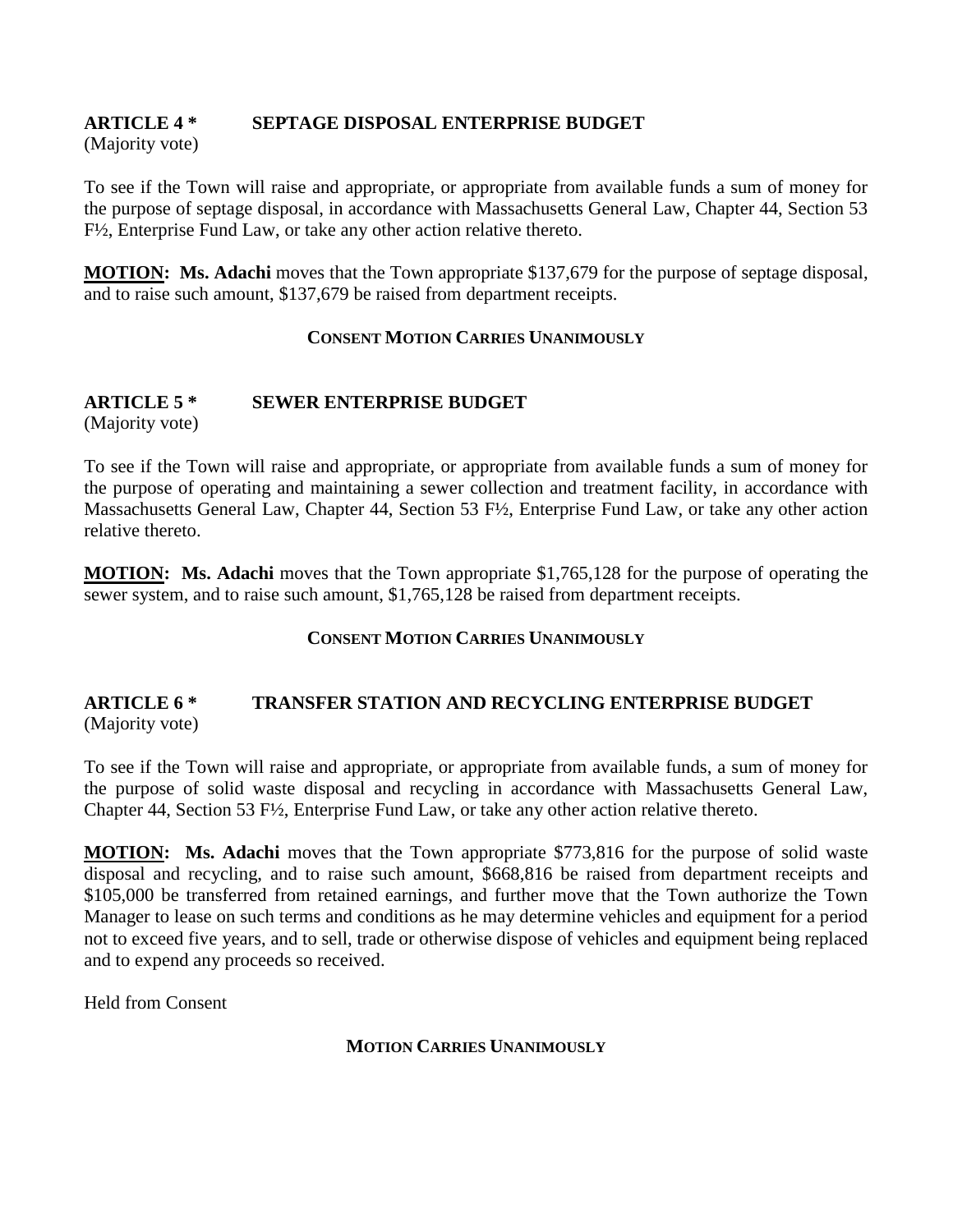# **ARTICLE 7 \* NURSING ENTERPRISE BUDGET**

(Majority vote)

To see if the Town will raise and appropriate, or appropriate from available funds a sum of money to provide Public Health and Visiting Nurse Services, in accordance with Massachusetts General Law, Chapter 44, Section 53 F½, Enterprise Fund Law, or take any other action relative thereto.

**MOTION: Ms. Adachi** moves that the Town appropriate \$664,977 for the purpose of operating the Public Health Nursing Service, and to raise such amount, \$529,977 be raised from department receipts, \$75,000 from retained earnings, and \$60,000 from general revenues.

Held from Consent

Ms. Ashton moves to amend Article 7 as follows. Insert: "and \$135,000" after "receipts", delete "\$75,000", and delete "and \$60,000 from general revenues".

Thus the amended motion would read:

**MOTION: Ms. Ashton** move that the Town appropriate \$664,977 for the purpose of operating the Public Health Nursing Service, and to raise such amount, \$529,977 be raised from department receipts, and \$135,000 from retained earnings.

Amendment to motion - Teller count 169 in favor 139 oposed **MOTION TO AMEND CARRIES**

#### **AMENDED MOTION CARRIES UNANIMOUSLY**

## **ARTICLE 8 \* SELF-FUNDING PROGRAMS (REVOLVING FUNDS)** (Majority vote)

To see if the Town will vote, pursuant to Massachusetts General Law, Chapter 44, Section 53  $E\frac{1}{2}$  to establish or continue revolving funds for the Historic District Commission, Building Department, Sealer of Weights and Measures, Health Inspectional Services and Fire Department Fire Alarm Network as noted below:

| <b>Fund</b>                           | <b>FY15 Estimated</b><br><b>Revenue</b> | <b>FY15 Authorized</b><br><b>Expenditure</b> |
|---------------------------------------|-----------------------------------------|----------------------------------------------|
| <b>Historic District Commission</b>   | \$200                                   | \$ 200                                       |
| <b>Building Department</b>            | \$252,134                               | \$252,134                                    |
| <b>Sealer of Weights and Measures</b> | \$12,986                                | \$12,986                                     |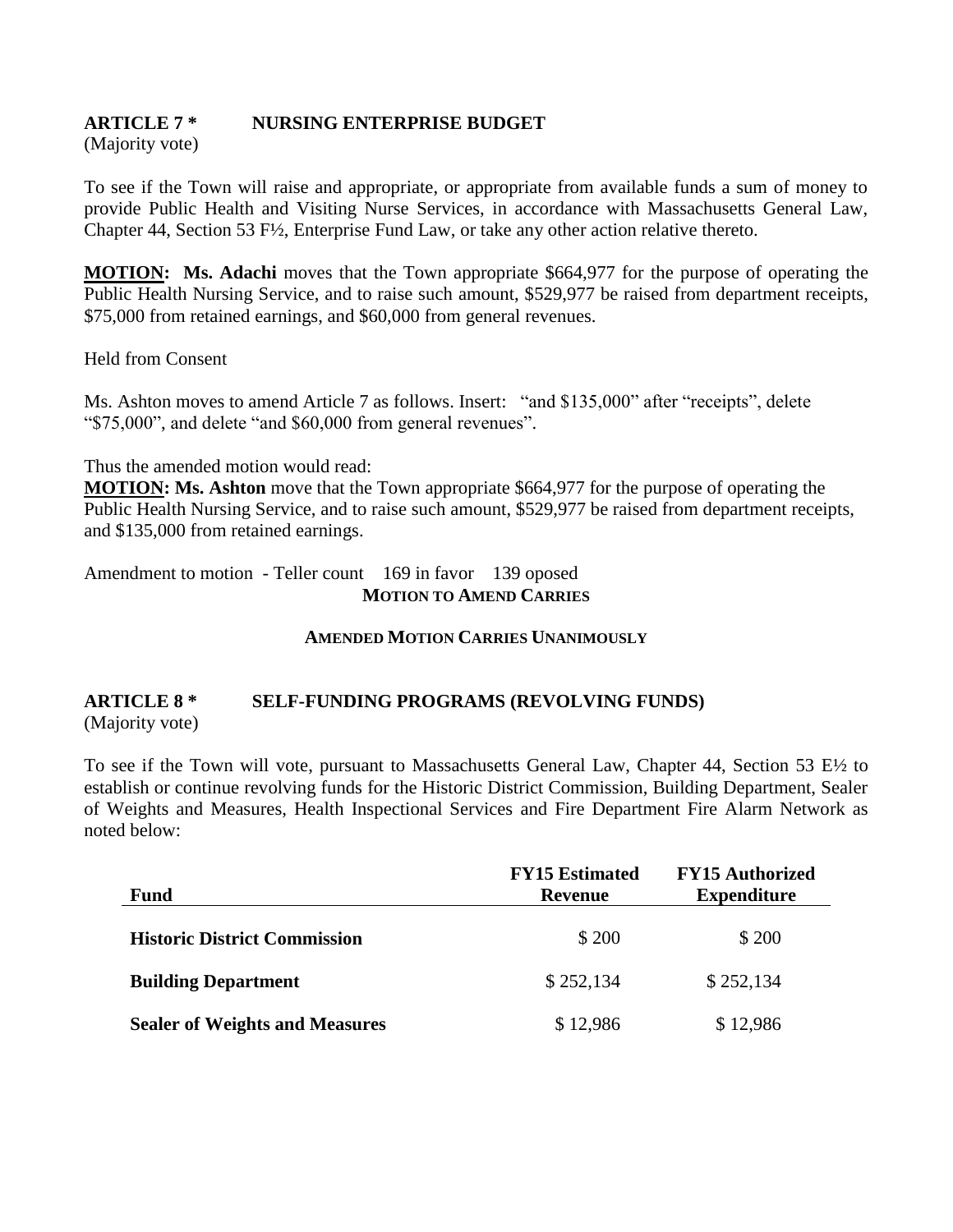| <b>Total</b>                                 | \$473,417 | \$473,417 |  |
|----------------------------------------------|-----------|-----------|--|
| <b>Fire Department</b><br>Fire Alarm Network | \$64,165  | \$64,165  |  |
| <b>Stormwater Inspections</b>                | \$43,146  | \$43,146  |  |
| Hazardous Materials Inspections              | \$49,306  | \$49,306  |  |
| Food Service Inspections                     | \$51,480  | \$51,480  |  |
| <b>Health Department</b>                     |           |           |  |

, or take any other action relative thereto.

**MOTION: Ms. Adachi** moves that the revolving funds for the Historic District Commission, Building Department, Sealer of Weights and Measures, Health Department, and Fire Department be continued in the amounts and for the purposes set forth in the expense column of this Article.

#### **CONSENT MOTION CARRIES UNANIMOUSLY**

#### **ARTICLE 9 \* TOWN BOARD SUPPORT –** (Majority vote) **ACTON-BOXBOROUGH CULTURAL COUNCIL**

To see if the Town will raise and appropriate, or appropriate from available funds, the sum of \$2,000 to be expended by the Town Manager for the ongoing expenses of the Acton-Boxborough Cultural Council for programs in Acton, or take any other action relative thereto.

**MOTION: Ms. Adachi** moves that the Town raise and appropriate \$2,000 for the ongoing expenses of the Acton-Boxborough Cultural Council.

## **CONSENT MOTION CARRIES UNANIMOUSLY**

# **ARTICLE 10 ESTABLISH TRANSPORTATION REVOLVING FUND**

(Majority vote)

To see if the Town will vote, pursuant to Massachusetts General Law, Chapter 44, Section 53E½ to establish the CrossTown Connect Transportation revolving fund as noted below:

|                                         | <b>FY15</b> Estimated | <b>FY15 Authorized</b> |
|-----------------------------------------|-----------------------|------------------------|
| Fund                                    | <b>Revenue</b>        | <b>Expenditure</b>     |
| <b>Health Department</b>                |                       |                        |
| <b>CrossTown Connect Transportation</b> | \$166,000             | \$166,000              |

, or take any other action relative thereto.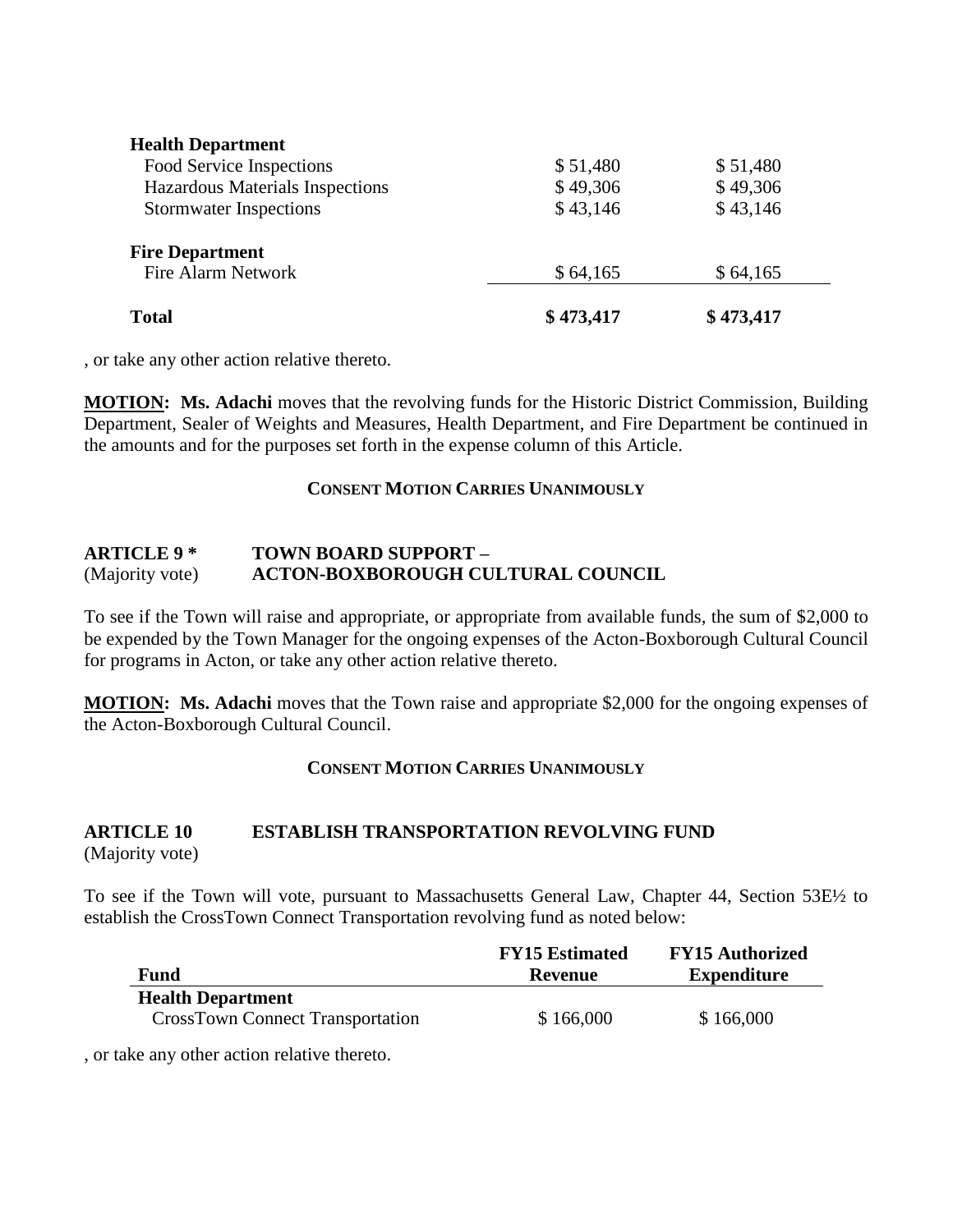**MOTION: Mr. Gowing** moves that the Town establish the CrossTown Connect Transportation Revolving Fund for the purpose and amount set forth in the expense column of the Article.

Mr. Bill Mullin, of the Finance Committee, has recused himself from this article.

#### **MOTION CARRIES UNANIMOUSLY**

## **ARTICLE 11 TRANSPORTATION PROGRAM**

(Majority vote)

To see if the Town will raise and appropriate, or appropriate from available funds, a sum of money to be expended by the Town Manager for the continuation of a town transportation program, or take any other action relative thereto.

**MOTION: Mr. Gowing** moves that the Town raise and appropriate \$215,345 to be expended by the Town Manager for transportation-related programs, including state and federal grant fund matching and other costs incidental and related thereto, and to raise such amount, \$120,845 be raised from general revenues and \$94,500 be transferred from commuter lot parking fees fund balance.

## **MOTION CARRIES**

## **ARTICLE 12 AMBULANCE ENTERPRISE BUDGET**

(Majority vote)

To see if the Town will raise and appropriate, or appropriate from available funds a sum of money for the purpose of health care, in accordance with Massachusetts General Law, Chapter 44, Section 53 F½, Enterprise Fund Law, or take any other action relative thereto.

**MOTION: Mr. Gowing** moves that the Town appropriate \$1,326,707 for the purpose of operating the ambulance service, and to raise such amount,

\$625,879 be raised from department receipts,

\$577,280 be transferred from retained earnings and

\$123,548 be transferred from general revenues.

## **MOTION CARRIES UNANIMOUSLY**

## **ARTICLE 13 BUDGET TRANSFER**

(Majority vote)

To see if the Town will vote to appropriate from available funds a sum of money to defray necessary expenses above the amount appropriated at the 2013 Annual Town Meeting, or take any other action relative thereto.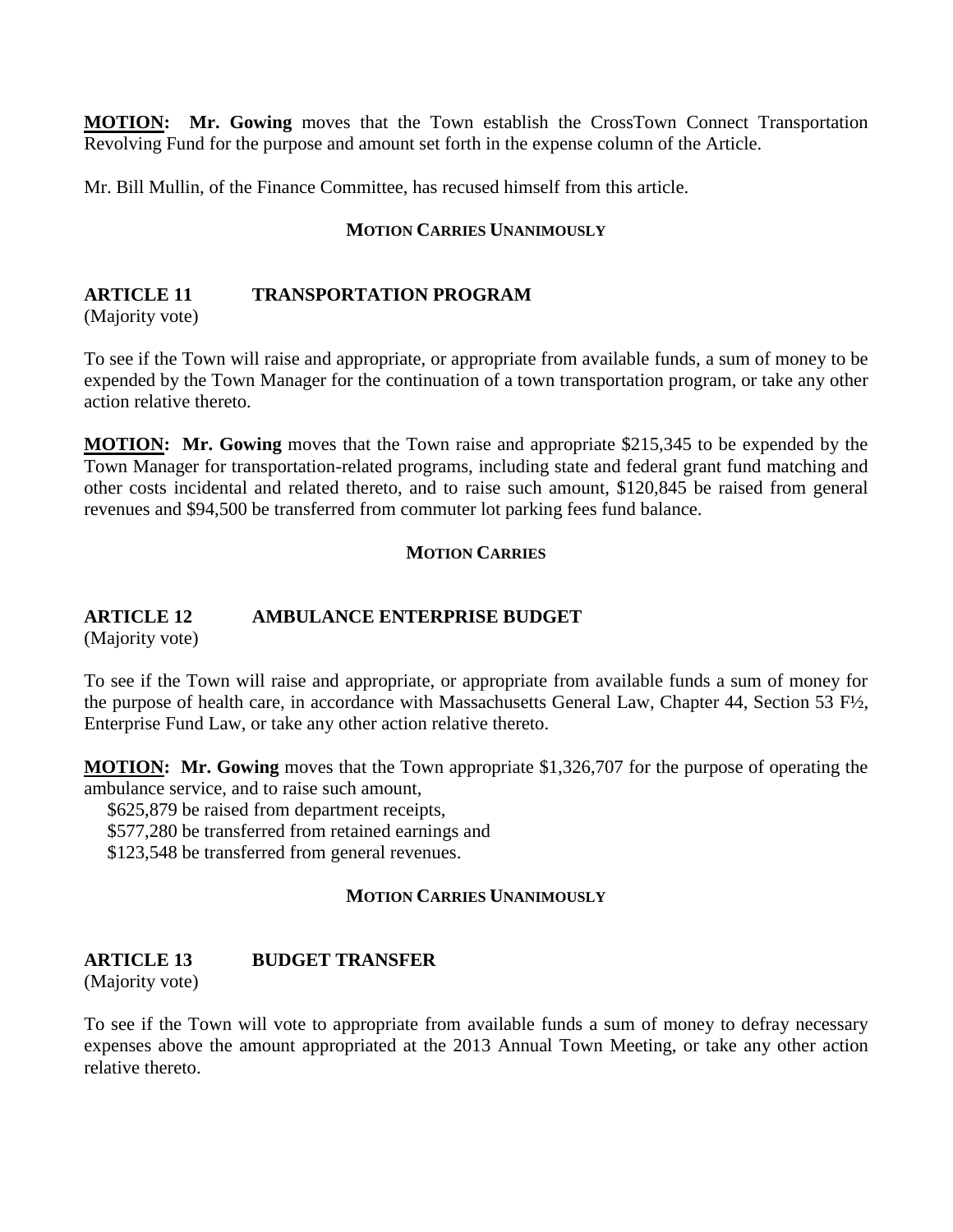**MOTION: Ms. Adachi** moves that the Town take no action.

## **MOTION CARRIES UNANIMOUSLY**

## **ARTICLE 14 TOWN OPERATING BUDGET**

(Majority vote)

To see if the Town will raise and appropriate, and/or appropriate from available funds, a sum of money to defray the necessary expenses of the departments, offices and boards of the Town, exclusive of the School budgets, or take any other action relative thereto.

**MOTION: Ms. Adachi** moves that the Town raise and appropriate \$30,049,062 to be expended by the Town Manager for the purpose of funding the fiscal year 2015 municipal budget, and that the Town authorize the Town Manager to lease on such terms and conditions as he may determine vehicles and equipment for a period not to exceed five years, and to sell, trade or otherwise dispose of vehicles and equipment being replaced and to expend any proceeds so received.

## **MOTION CARRIES UNANIMOUSLY**

**MOTION: Mr. Bruce** moves to take up Articles 21, 22, 23 and 24 as the first order of regular business on Tuesday, the second night of Town Meeting.

Moderator count - 59 in favor 85 oposed

#### **MOTION LOST**

**Motion to Adjorn: Mr. Nitschelm** moves to adjorn until tomorrow night, 7:00 PM, at the Acton Boxborough Regional High School Auditorium.

Moderator count - 95 in favor 83 oposed.

#### **MOTION TO ADJORN CARRIES**

Annual Town Meeting adjorned at 10:35 PM, until Tuesday, April 8, 2014 at the Acton-Boxborough Regional High School Auditorium at 7:00 PM.

## ❖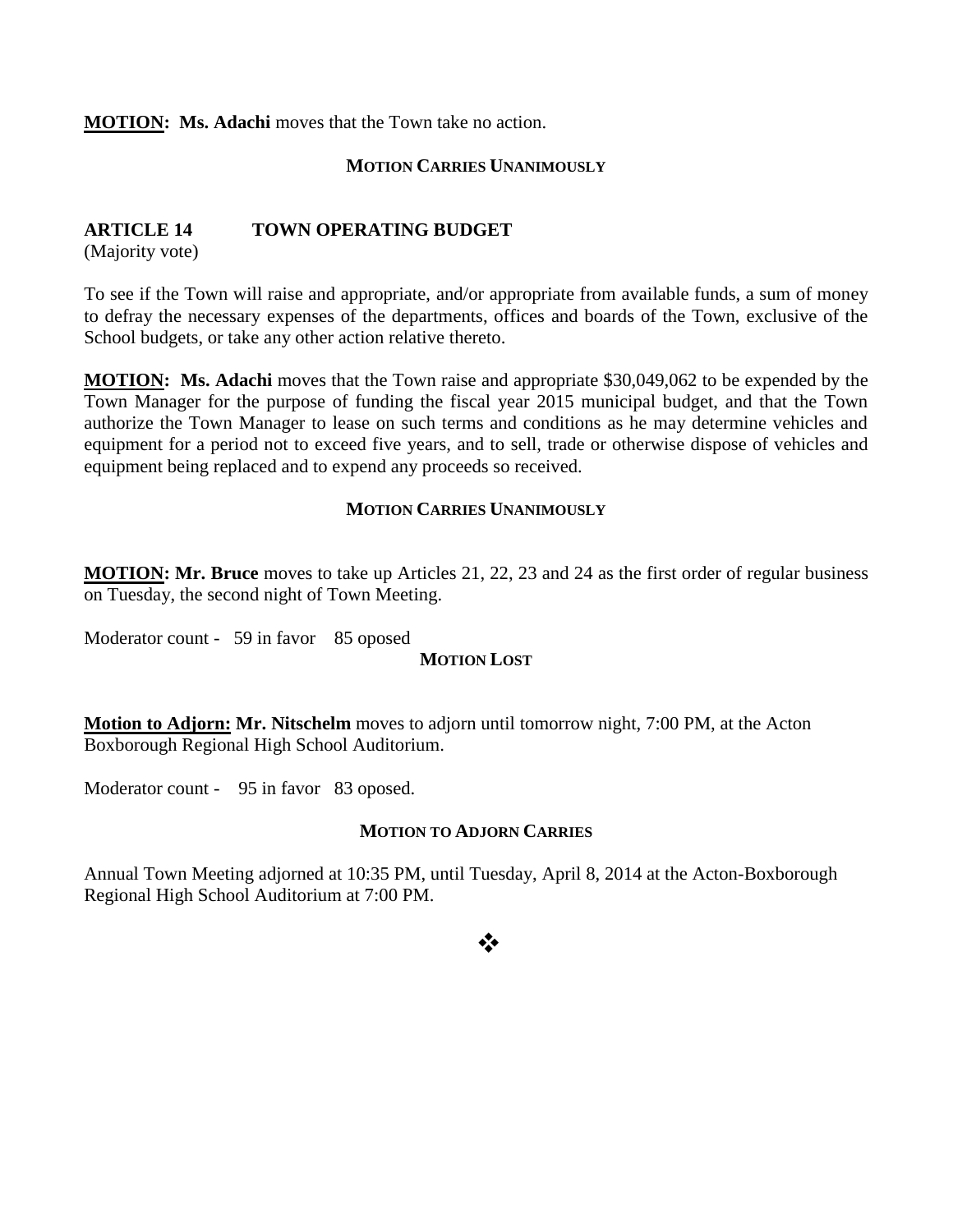The Moderator, Mr. Mackenzie, called the Annual Town Meeting to order on Tuesday, April 8, 2014, at 7:06 PM.

The Moderator introduced the Town Manager, Steve Ledoux who gave the presentation for the annual recipient of the "Joseph A. Lalli Merit Award" endowed by the Steinberg Lalli Charitable Foundation, for outstanding work of a Town of Acton Municipal Employee. This is the ninth year that this award has been issued. Six years ago the Foundation gave funding to recognize Public Safety Employees to this award as well.

On behalf of the Board of Selectmen and the Town, we would like to thank the Steinberg Lalli Charitable Foundation.

Mr. Ledoux honored the sixth annual recipient of the "Joseph A. Lalli Merit Award" for outstanding work of a Public Safety Employee. This year's Public Safety Employee of the Year is presented to Lt. Robert Smith of the Acton Fire Department. Lt. Smith was hired in 1994 and has been in Fire Service for 31 years. Robert thanked his family and the Fire Department as well as the secretaries, AJ Pelky and Sandy Bean. Lt. Smith also thanked the residents of the Town for their support.

This year's Municipal Employee of the Year award is presented to Sheryl Ball, of the Board of Health. Sheryl has worked for the Town for 25 years. Ms. Ball thanked her family as well as Doug Halley, Health Director, for allowing her to achieve her goals. In addition she thanked Mr Ledoux and the Steinberg Lalli Charitable Foundation for recognizing what we as employees do, to make this Town one that we can be proud of. Ms. Ball also thanked the residents for their continued support.

The Moderator introduced Janet Adachi, chair of the Board of Selectmen. Ms Adachi thanked Selectmen, David Clough and John Sonner for their dedication to the Town. They were Elected in March of 2011 and will be stepping down from their role as Board of Selectmen, at the conclusion of this Town Meeting.

## **ARTICLE 15 OTHER POST-EMPLOYMENT BENEFITS LIABILITY TRUST FUND** (Majority vote) **APPROPRIATION**

To see if the Town will raise and appropriate, or appropriate from available funds, and transfer a sum of money to the Other Post-Employment Benefits Liability Trust Fund established in accordance with Massachusetts General Law, Chapter 32B, Section 20, for the purpose of funding Other Post-Employment Benefits Liabilities, or take any other action relative thereto.

**MOTION: Mr. Clough** moves that the Town appropriate and transfer \$674,845 from the fund balance of the former North East Solid Waste Committee fund, pursuant to Chapter 376 of the Acts of 2006, for the purpose of funding the Other Post-Employment Benefits Liability Trust Fund.

#### **MOTION CARRIES UNANIMOUSLY**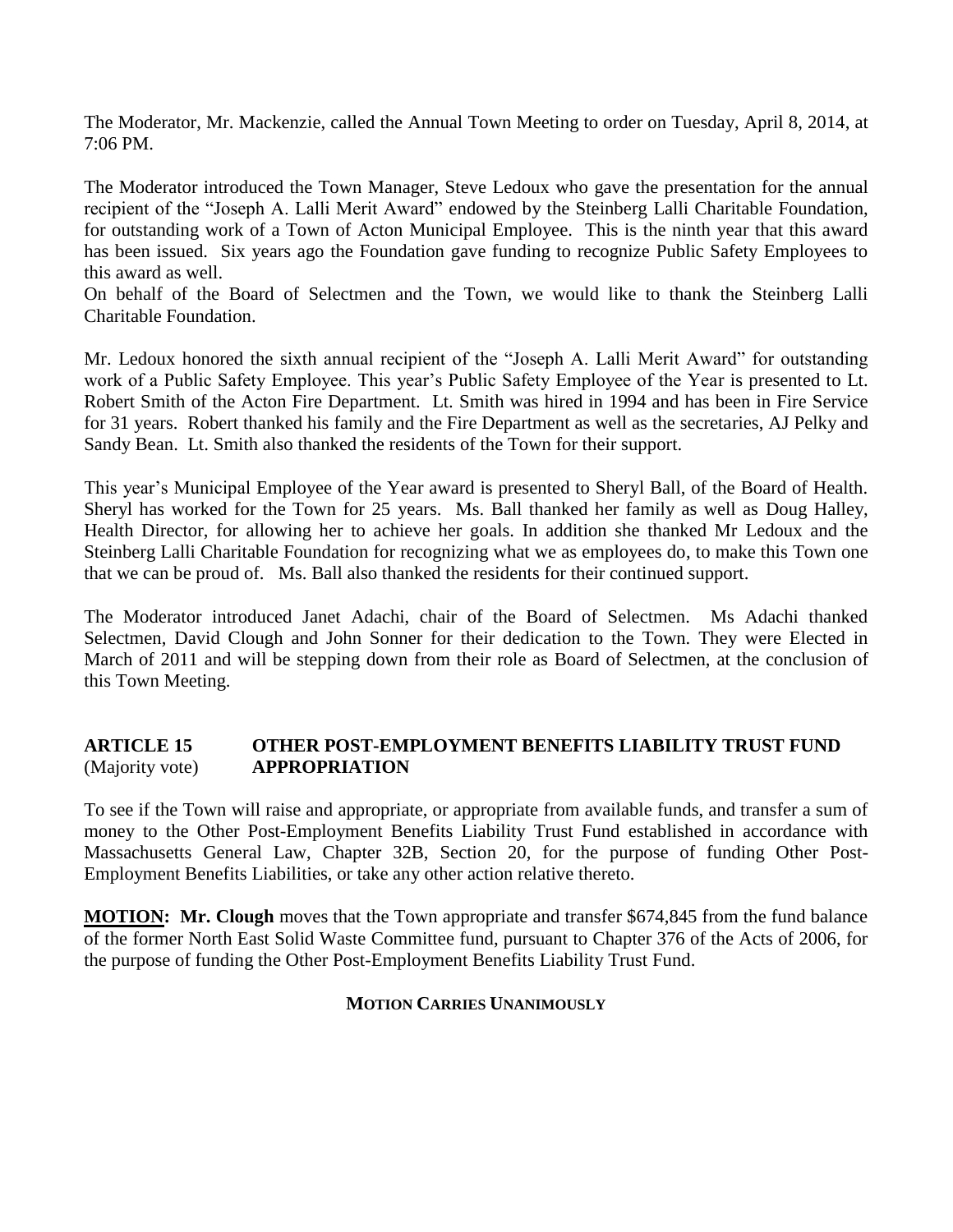## **ARTICLE 16 CAPITAL INFRASTRUCTURE AND EQUIPMENT**

(Majority vote)

To see if the Town will raise and appropriate, transfer and/or appropriate from available funds a sum of money to be expended by the Town Manager for the purchase, replacement or improvement of facilities, infrastructure and equipment as listed below, including related incidental costs, or take any ther action relative thereto.

| A.        | <b>Commuter Parking Lot Improvements</b>              | \$400,000 |
|-----------|-------------------------------------------------------|-----------|
| <b>B.</b> | Town Hall Heating/Ventilation/Air Conditioning (HVAC) | 181,000   |
|           | Sidewalks                                             | 95,000    |
| D.        | Senior Center Kitchen Upgrades                        | 35,000    |
|           | <b>Total</b>                                          | \$711,000 |

**MOTION: Ms. Adachi** moves that the Town appropriate \$711,000 to be expended by the Town Manager for the purposes set forth in the Article, including costs incidental and related thereto, and to raise such amount,

\$400,000 be transferred from the Commuter Lot Parking Fees fund balance, and

\$311,000 be transferred from the fund balance of the former North East Solid Waste

Committee fund, pursuant to Chapter 376 of the Acts of 2006.

## **MOTION CARRIES**

## **ARTICLE 17 RESCIND BORROWING AUTHORIZATIONS**

(Majority vote)

To see if the Town will rescind the authorized, but unissued balances of the borrowing authorizations set forth below, as such amounts are no longer needed to complete the projects for which they were initially approved:

- 1. \$200,000 approved under Article 21 of the April 1997 Annual Town Meeting for the purpose of financing the repair, replacement or upgrade of residential septic systems,
- 2. \$250,000 approved under Article 9 of the April 1993 Annual Town Meeting for the purpose of removal and replacement of the Public Works Facility fuel storage tanks, and
- 3. \$600,000 approved under Article 25 of the April 1988 Annual Town Meeting for the purpose of reconstructing or replacing the Nashoba Brook bridge on Wetherbee Street,

or take any other action relative thereto.

**MOTION: Mr. Clough** moves that the Town rescind the authorized, but unissued balances of the borrowing authorizations set forth in the Article.

## **MOTION CARRIES UNANIMOUSLY**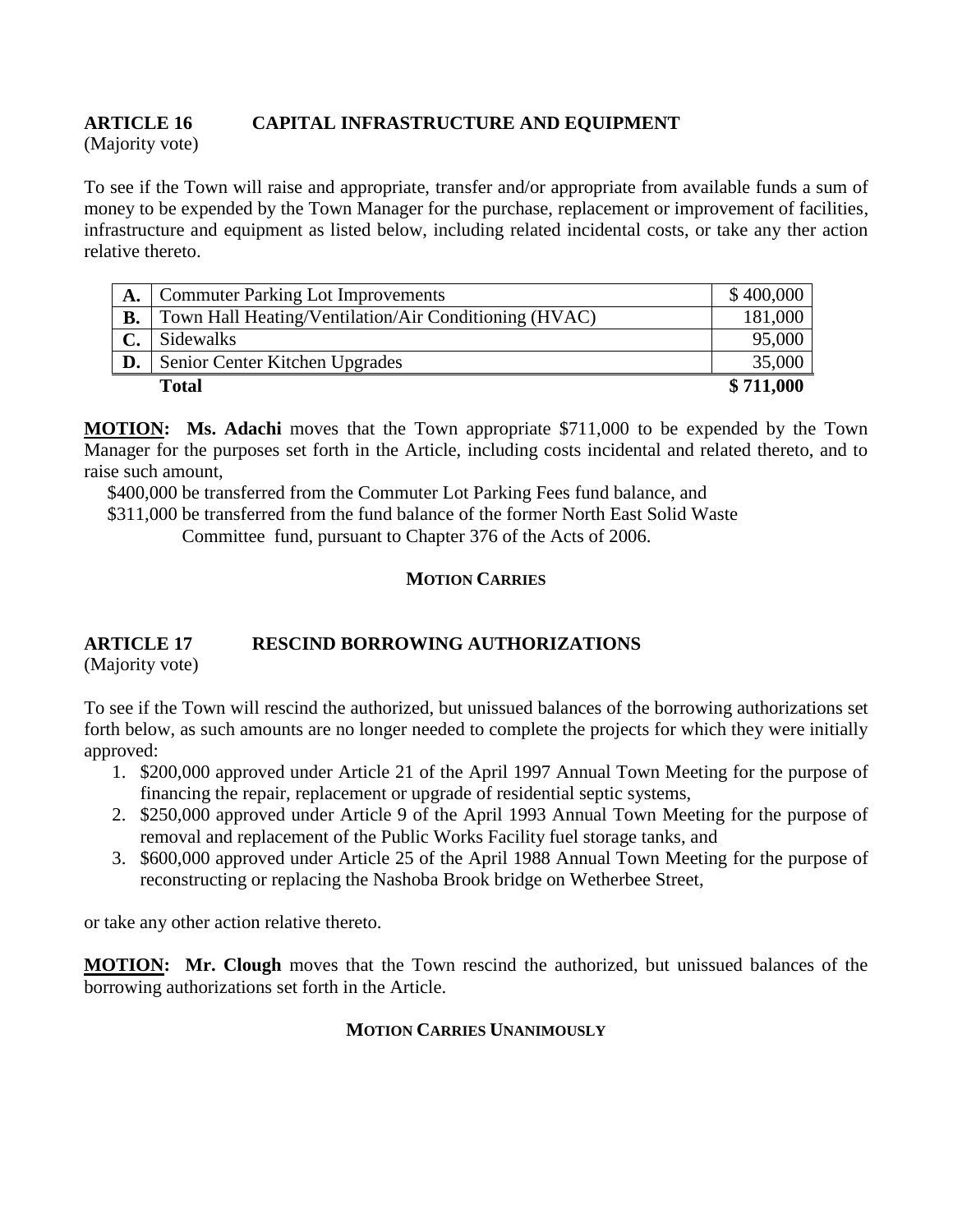#### **ARTICLE 18 USE OF FUNDS TO REDUCE THE TAX RATE** (Majority vote)

To see if the Town will determine an amount of Overlay Surplus and/or other available funds to be used for the purpose of reducing the fiscal year 2015 tax rate, or take any other action relative thereto.

**MOTION: Mr. Clough** moves that the Town appropriate \$325,000 from the fiscal year 2014 overlay surplus to reduce the fiscal year 2015 tax rate.

#### **MOTION CARRIES**

## **ARTICLE 19 COMMUNITY PRESERVATION PROGRAM –** (Two-thirds vote) **OPEN SPACE ACQUISITION, WRIGHT HILL**

To see if the Town will vote to:

(a) authorize the Board of Selectmen to acquire by purchase, gift, eminent domain or otherwise, on such terms and conditions as the Selectmen may determine, and to accept a deed of fee simple interest in a portion of the real property located at 18 Wright Terrace and depicted on Assessors' Map F-2A as Parcel 1, consisting of approximately  $14 \pm \text{ acres}$  of open space for conservation purposes under M.G.L. c. 44B, the Community Preservation Act;

(b) appropriate the purchase price and all necessary and appropriate transaction costs for said purchase including, without limitation, costs for due diligence, legal services, bonding, conservation restriction and its monitoring and enforcement, and other transaction, acquisition and related costs;

(c) authorize the Treasurer, with the approval of the Selectmen, and pursuant to the favorable recommendation of the Community Preservation Committee, to borrow for a repayment term of not less than 15 years and not more than 20 years up to \$990,000 as authorized under the Community Preservation Program pursuant to M.G.L. c. 44B, § 11, and to transfer, appropriate and expend said amount consistent with this article;

(d) transfer, appropriate and expend, consistent with this article and pursuant to the favorable recommendation of the Community Preservation Committee from the existing Open Space Set Aside portion of the Community Preservation Fund balance an amount equal to the difference between \$1,320,000 and the amount bonded pursuant to subparagraph (c) of this article;

(e) raise, appropriate, transfer from available funds or accept gifts and grants of such additional funds as are necessary to accomplish the purposes of this article;

(f) authorize the Selectmen and the Conservation Commission to submit on behalf of the Town any and all applications deemed necessary for grants and/or reimbursements from the Commonwealth of Massachusetts, or the United States, under the Self-Help Act (M.G.L. Chapter 132A § 11) and/or any other state or federal programs including those in aid of conservation land acquisition, and to transfer, appropriate and expend any said amount so received consistent with this article;

(g) authorize and direct the Board of Selectmen to impose a perpetual Conservation Restriction on the open space so acquired, in accordance with M.G.L. c. 44B, § 12(a) and M.G.L. c. 184, §§ 31-33, on such terms and conditions as the Selectmen may determine (the "Conservation Land");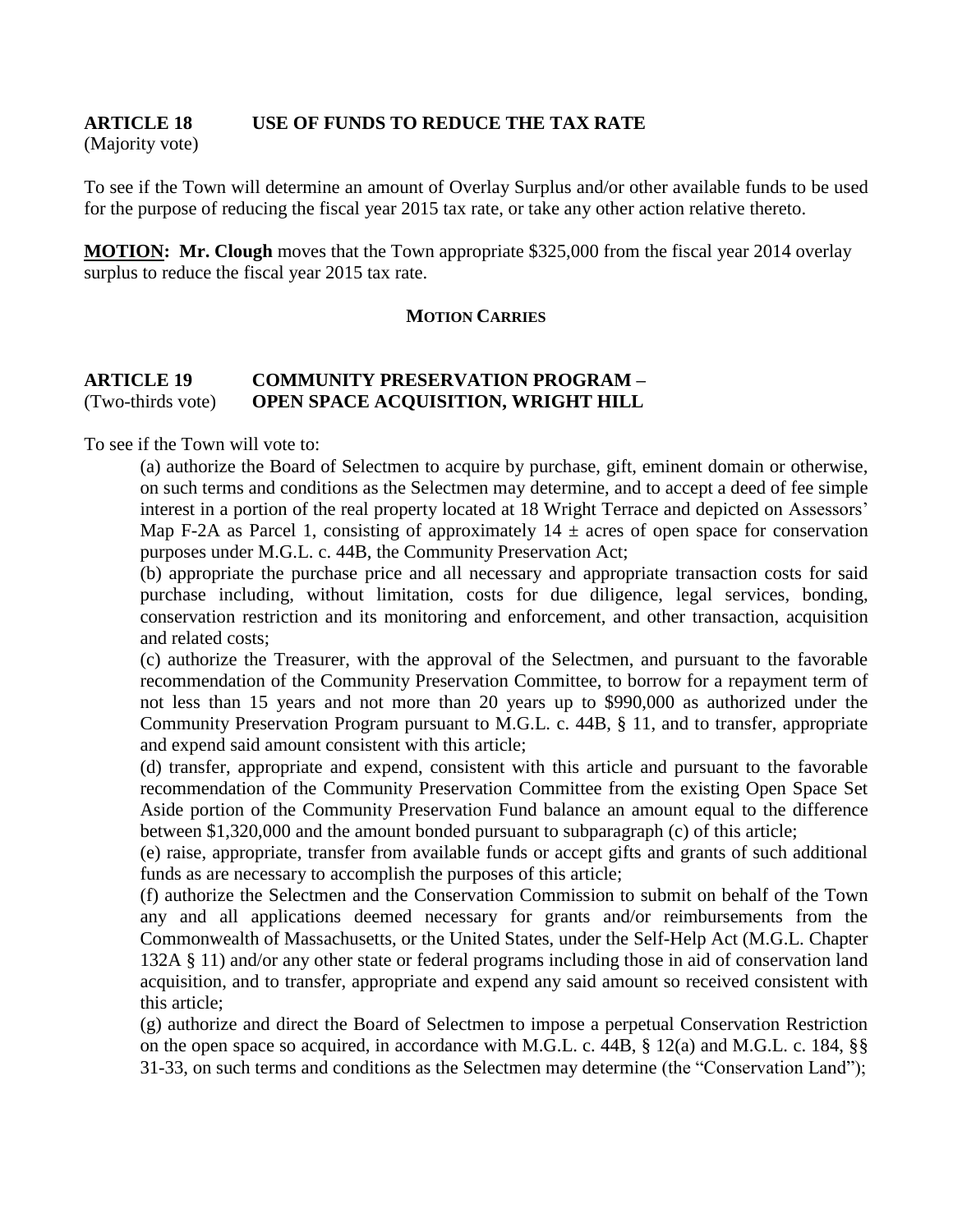(h) authorize and direct the Board of Selectmen in accordance with M.G.L. c. 44B, § 12(b), to delegate the management of the Conservation Land to the Conservation Commission subject to the perpetual Conservation Restriction as aforesaid; and

(i) authorize the Selectmen, the Town Manager, the Treasurer, and the Conservation Commission, as appropriate, to enter into all agreements and execute any and all instruments as may be necessary to effect this article;

or take any other action relative thereto.

**MOTION: Mr. Bourdon** moves that (1) the Town authorize all actions set forth in the article, (2) the Town appropriate \$1,320,000 to pay costs of the acquisition of a  $14 \pm$  acre portion of the real property located at 18 Wright Terrace as set forth in the article, including the payment of all costs incidental and related thereto; (3) to meet this appropriation, \$330,000 shall be transferred from the Open Space Set-Aside portion of the Community Preservation Fund balance, and the Treasurer with the approval of the Board of Selectmen, is authorized to borrow up to \$990,000 under and pursuant to Chapter 44B of the General Laws, or pursuant to any other enabling authority, and (4) the Selectmen, the Town Manager, the Treasurer, and the Conservation Commission are authorized to take any other action within their respective jurisdiction necessary to carry out the project specified in the article.

## **MOTION CARRIES DECLARED 2/3 BY MODERATOR\***

\*TOWN OF ACTON HAS ACCEPTED MGL CH 39 SEC 15 AT IT'S ANNUAL TOWN MEETING APRIL 2001. ARTICLE 43 AND THE AMENDED BYLAW 5A WAS APPROVED BY THE ATTORNEY GENERAL ON AUG. 6, 2001. (THE TOWN MEETING MODERATOR IS NOT REQUIRED TO COUNT A 2/3 REQUIRED VOTE.)

## **ARTICLE 20 COMMUNITY PRESERVATION PROGRAM –** (Majority vote) **DIRECT APPROPRIATIONS FROM FUND BALANCES**

To see if the Town will vote to appropriate or set aside for later appropriation, and to authorize and direct the Board of Selectmen and the Town Manager to expend or set aside, from the FY 2013 Community Preservation Fund balances as set forth herein, the amounts listed below for community preservation purposes, with such expenditures to be subject to conditions listed in the Article's Summary and to be further specified in award letters from the Community Preservation Committee, with each item considered a separate appropriation;

| FY 2013 COMMUNITY PRESERVATION FUND BALANCES                  |                            |
|---------------------------------------------------------------|----------------------------|
| FY 2013 Community Preservation Fund Revenues                  |                            |
| Community Preservation Fund Surcharge Collected in FY 2013    | 808,604.27<br>\$           |
| State Community Preservation Trust Fund Receipt, October 2013 | 424,035.00<br>S            |
| <b>Other FY 2013 Community Preservation Fund Components</b>   |                            |
| Interest Earned in FY 2013                                    | 24,006.17                  |
| Unencumbered FY 2013 Fund Balance                             | 211,960.44<br><sup>S</sup> |
| Recapture of unspent previous years' project appropriations   | 159,672.65<br>S            |
| <b>Total - FY 2013 Community Preservation Fund Balance</b>    | \$1,628,278.53             |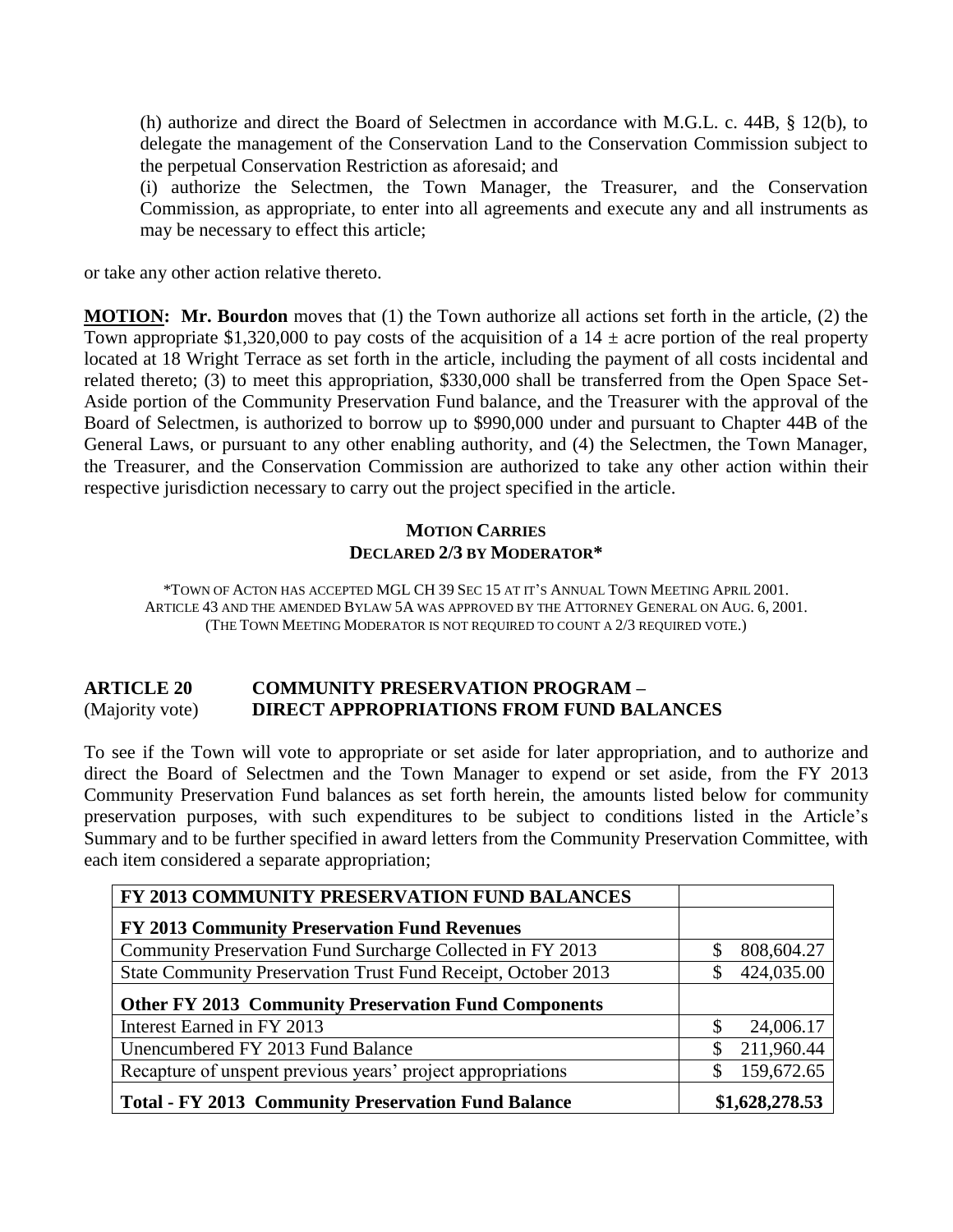| FY 2013 Open Space Set-Aside                                         |                            |
|----------------------------------------------------------------------|----------------------------|
| Set-Aside Fund Balance from appropriations for the Acquisition,      | \$1,538,571.87             |
| Creation, and Preservation of Open Space and its Rehabilitation and  |                            |
| Restoration                                                          |                            |
| <b>Total FY 2013 Open Space Set-Aside Fund Balance</b>               | \$1,538,571.87             |
|                                                                      |                            |
| <b>FY 2013 Historic Set-Aside</b>                                    |                            |
| Set-Aside Fund Balance from appropriations for the Acquisition,      | \$<br>49,224.00            |
| Preservation, Rehabilitation and Restoration of Historic Resources   |                            |
| <b>Total FY 2013 Historic Set-Aside Fund Balance</b>                 | \$<br>49,224.00            |
|                                                                      |                            |
| APPROPRIATIONS FROM COMMUNITY PRESERVATION<br><b>FUND BALANCE</b>    |                            |
| <b>Purposes</b>                                                      | <b>Recommended</b>         |
|                                                                      | <b>Amounts</b>             |
| <b>Set-Aside Appropriations for</b>                                  |                            |
| Acquisition, Creation, and Preservation of Open Space, and its<br>A. | \$<br>450,000.00           |
| <b>Rehabilitation and Restoration</b>                                |                            |
| B1. Acquisition, Preservation, Rehabilitation and Restoration of     | 500.00<br>\$               |
| Historic Resources; required make-up for under-spending 10% of       |                            |
| revenues in 2007 after recapture                                     |                            |
| B2. Acquisition, Preservation, Rehabilitation and Restoration of     | 13,689.02<br>$\mathcal{S}$ |
| Historic Resources; required make-up for under-spending 10% of       |                            |
| revenues in 2009 after recapture                                     |                            |
| <b>Spending Appropriations</b>                                       |                            |
| Acton Arboretum - Parking Lot Improvements<br>C.                     | \$<br>53,000.00            |
| Acton Arboretum - Bog Boardwalk Replacement<br>D.                    | \$<br>30,000.00            |
| E.<br><b>NARA Security Upgrades and Shade Structures</b>             | \$<br>15,175.00            |
| Goward and Gardner Playgrounds - Basketball Court Renovations<br>F.  | \$<br>76,000.00            |
| Schools – Nature Play Space Planning Grant<br>G.                     | \$<br>24,000.00            |
| H1. Acton Woman's Club - ADA Access Improvements                     | \$<br>86,586.98            |
| Community Housing Program Fund*<br>I.                                | \$<br>175,000.00           |
| <b>Regional Housing Services</b><br>J.                               | \$<br>42,000.00            |
| Acton Housing Authority - Windsor Avenue Doors and Windows<br>К.     | \$<br>92,692.00            |
| <b>Morrison Farm Improvements</b><br>L.                              | \$<br>416,550.00           |
| West Acton Baptist Church - Fire Safety Systems<br>М.                | \$<br>52,000.00            |
| West Acton Baptist Church - Upper Level Pressed Steel Ceiling<br>N.  | \$<br>37,000.00            |
| <b>Administrative Appropriation</b>                                  |                            |
| A fund for CPC direct expenses and for reimbursing the Town of<br>O. | \$<br>61,631.00            |
| Acton for administrative services and operating expenses provided    |                            |
| in support of the Community Preservation Committee                   |                            |
| <b>Total Recommended Appropriations from FY 2013 Community</b>       |                            |
| <b>Preservation Fund Balance</b>                                     | \$1,625,824.00             |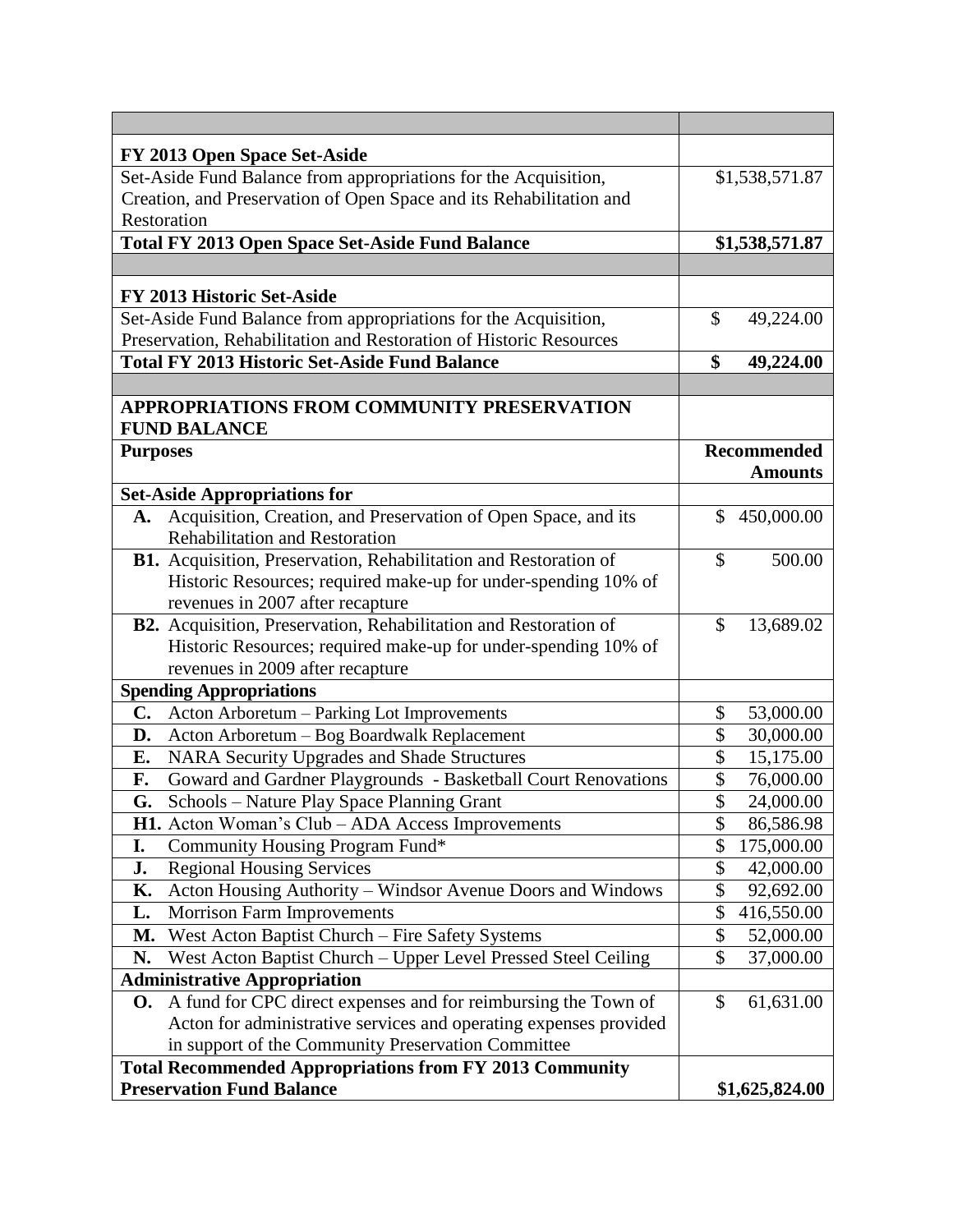| SPENDING APPROPRIATION FROM HISTORIC SET-ASIDE                         |                 |
|------------------------------------------------------------------------|-----------------|
| BALANCE, WHICH INCLUDES APPROPRIATION<br><b>FUND</b>                   |                 |
| <b>ITEMS B1. AND B2. OF THIS ARTICLE</b>                               |                 |
| <b>H2.</b> Acton Woman's Club – ADA Access Improvements                | 63,413.02       |
| Total Recommended Appropriations from the Current Historic Set-        |                 |
| <b>Aside Fund</b>                                                      | \$<br>63,413.02 |
|                                                                        |                 |
| <b>Resulting Fund Balances</b>                                         |                 |
| Resulting FY 2013 Community Preservation Fund Balance                  | 2,454.53        |
| Resulting Balance in the Set-Aside Fund for the Acquisition, Creation, |                 |
| and Preservation of Open Space, and its Rehabilitation and             | \$1,988,571.87  |
| Restoration**                                                          |                 |
| Resulting Balance in the Set-Aside Fund for the Acquisition,           |                 |
| Preservation, Rehabilitation and Restoration of Historic Resources     |                 |

- \* Provided further pursuant to Town Charter Section 6-5 that the appropriation to the Community Housing Program Fund shall not lapse three years and one month following the effective date of the vote on this article, and that this appropriation and all prior appropriations to the Community Housing Program Fund shall continue to be available for the purpose specified until expended for that purpose or until the CPC recommends and Town Meeting votes to rescind the appropriation of any unspent funds appropriated for this purpose.
- \*\* If Town Meeting appropriates funds for the acquisition of open space land on Wright Hill as set forth in the prior Article the resulting Open Space Set-Aside Fund balance will be reduced accordingly from the amount stated in the table above.

, or take any other action relative thereto;

And, whereas Massachusetts General Laws, Chapter 44B requires that the Town appropriate for spending, or set-aside for future spending, from the 2013 Community Preservation Fund Revenues at least 10% for open space, 10% for historic preservation, and 10% for community housing;

And, whereas the recommended appropriations for open space, historic preservation, and community housing each meet or exceed 10% of the 2013 Community Preservation Fund Revenues;

And, whereas Town Meeting may vote to delete or reduce any of the recommended amounts;

Therefore, in the event that recommended amounts are deleted or reduced, vote to appropriate as a setaside for future spending from the FY 2013 Community Preservation Fund Balance the minimum necessary amounts to allocate not less than 10% of the FY 2013 Community Preservation Fund Revenues for open space (\$123,263.93), not less than 10% of the FY 2013 Community Preservation Fund Revenues for historic preservation (\$123,263.93), and not less than 10% of the FY 2013 Community Preservation Fund Revenues for community housing (\$123,263.93), or take any other action relative thereto.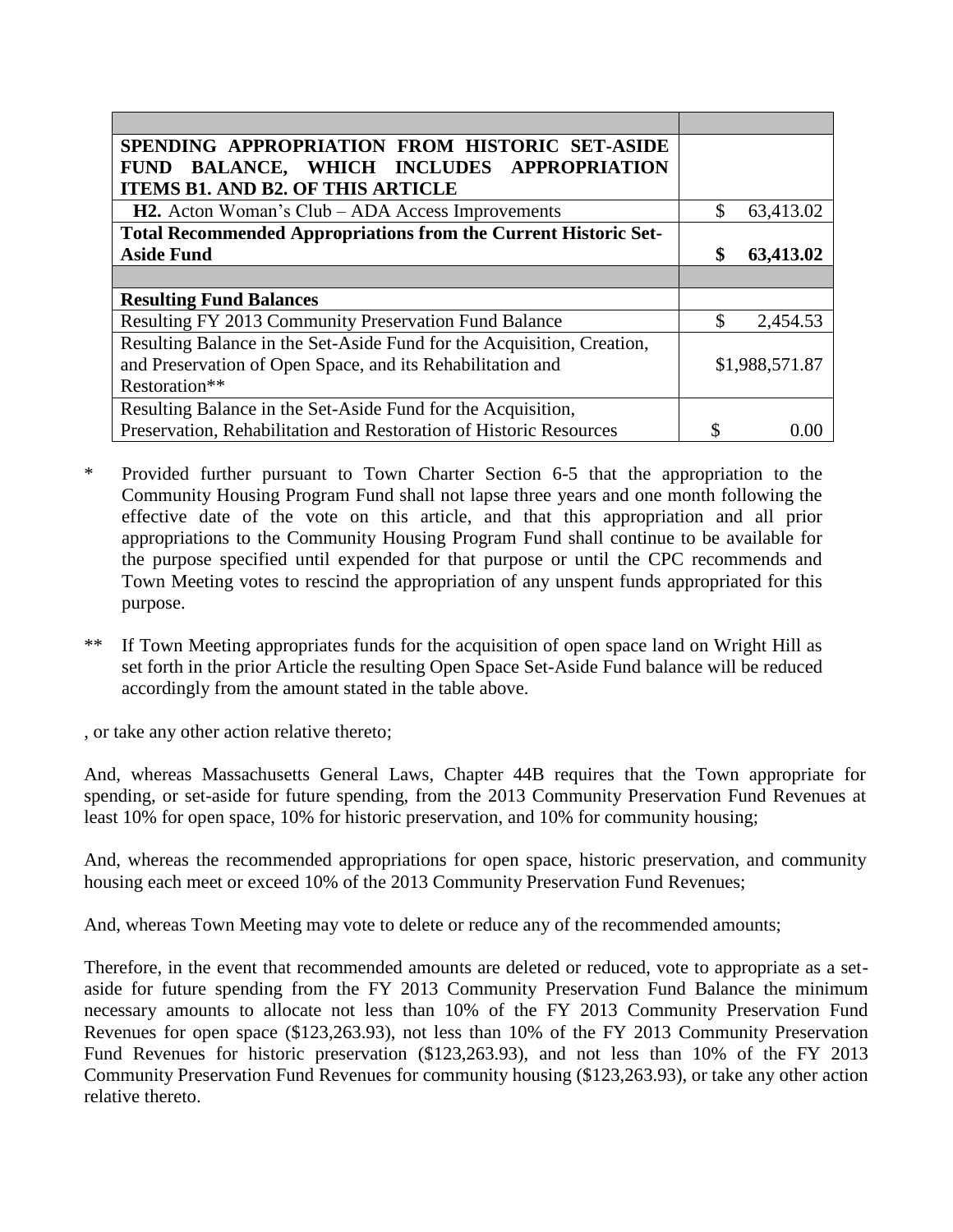#### **MOTION: Mr. Bourdon** moves that the Town:

- (1) transfer to and from the Community Preservation Fund and appropriate, re-appropriate, or set aside for current or later appropriation, \$1,689,237.02, all as set forth in the article, and
- (2) authorize the Town Manager to expend or set aside amounts as set forth in the article, and in compliance with conditions to be noted in the Community Preservation Committee's award letters.

Hold line item "M and N", for questions

- M West Acton Baptist Church Fire Safety System
- N West Acton Baptist Church upper level pressed steel ceiling

## **MOTION TO AMEND:** Mark Trusheim moves to strike the two Baptist church items, M and N **MOTION TO AMEND LOST**

#### **ORIGINAL MOTION CARRIES**

## **ARTICLE 21 ACTON-BOXBOROUGH REGIONAL SCHOOL DISTRICT ASSESSMENT** (Majority vote)

To see if the Town will raise and appropriate, or appropriate from available funds, a sum of money to defray the necessary expenses of the Acton-Boxborough Regional School District, or take any other action relative thereto.

**MOTION: Mr. Bruce** moves that the Town raise and appropriate \$49,690,145 to be expended by the Superintendent of Schools to fund the fiscal year 2015 assessment of the Acton-Boxborough Regional School District.

The Moderator asked Town Meeting to vote to allow Dr. Mills, Superintendent of Schools, permission to speak on this article.

Motion carries unanimously to allow speaker.

#### **MOTION CARRIES**

#### **ARTICLE 22 TRANSFER AND CONVEYANCE OF SCHOOL PROPERTIES** (Two-thirds vote)

To see if the Town will vote, in accordance with the amended Agreement for a Regional School District for the Towns of Acton and Boxborough, Massachusetts adopted by the Towns on June 3, 2013, and the Intermunicipal Agreement between the Town of Acton and the Acton-Boxborough Regional School District ("District") dated as of March 2014, both on file with the Town Clerk, to transfer the following school properties (each being further identified with specificity in the Intermunicipal Agreement) and their associated personal and intangible property (collectively the "School Properties") from the Acton School Committee to the Board of Selectmen for the purposes of sale, and to authorize the Selectmen to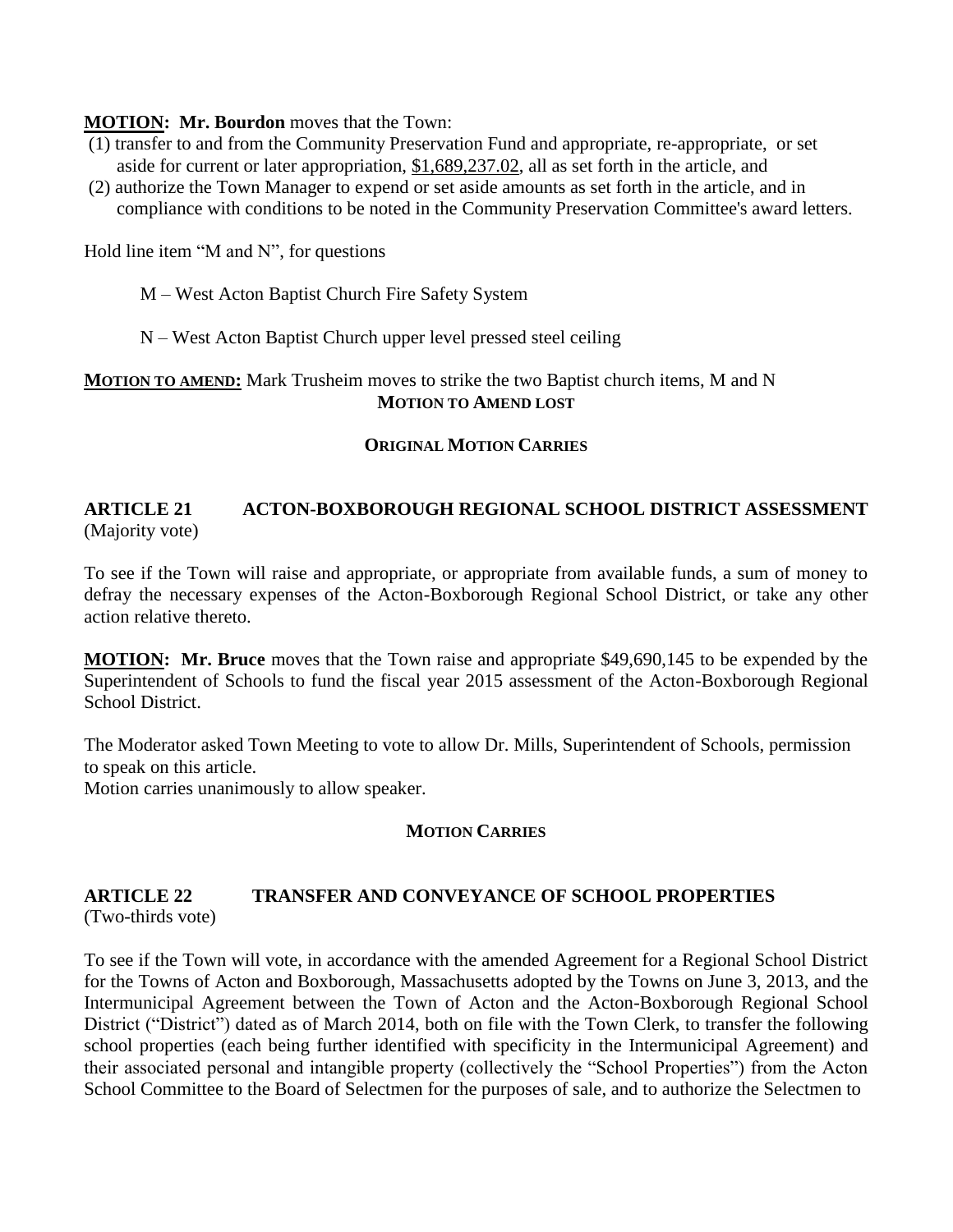sell and convey the School Properties to the District for the sum of one dollar each, and to reserve and accept perpetual easements for use, parking, access and/or utilities over, under, across and along some or all of the School Properties and other District properties as set forth in the Intermunicipal Agreement, all on such terms and conditions as the Selectmen may determine:

- 1. The Luther Conant Elementary School, 80 Taylor Road,
- 2. The Gates Elementary School, 75 Spruce Street,
- 3. The CT Douglas Elementary School, 21 Elm Street,
- 4. The McCarthy-Towne Elementary School and the Merriam Elementary School, both housed in the Parker-Damon Building, 433 Massachusetts Avenue, but excluding the former Towne School property identified in item (f) below,
- 5. The Administration Building, formerly known as the Merriam Elementary School, 15 Charter Road, and
- 6. The land located at 199 Arlington Street, identified as Parcel 20-1 on the Town of Acton Assessor's Map F-2A;

And further to see if the Town will vote to transfer any and all remaining real property and interests therein that are or may be under the care, custody and control of the Town of Acton School Committee as of June 30, 2014, to the care, custody and control of the Board of Selectmen for general municipal purposes or such other purposes as Town Meeting may designate, including without limitation the following properties (each being further identified with specificity in the Intermunicipal Agreement) which are expressly reserved unto the Town and are not subject to conveyance to the District under the Intermunicipal Agreement:

- a. The Elm Street recreational facility adjacent to 21 Elm Street,
- b. The MacPherson Ball Field, at 88 Taylor Road,
- c. The Hart Field, at 80 Taylor Road,
- d. The land located at and known as 24-48 Arlington Street,
- e. The land located at and known as 24R Arlington Street, and
- f. The former Towne School property, 433 Massachusetts Avenue, identified as a portion of Parcel 85 on the Town of Acton Assessor's Map F-3 and shown as "Lot 1" on the ANR Plan entitled "Towne Building Plan of Land in Acton, Massachusetts (Middlesex County), Owned by the Town of Acton" prepared by Acton Survey and Engineering, dated January 16, 2014, which is excluded from the property identified in item (4) above,

, or take any other action relative thereto.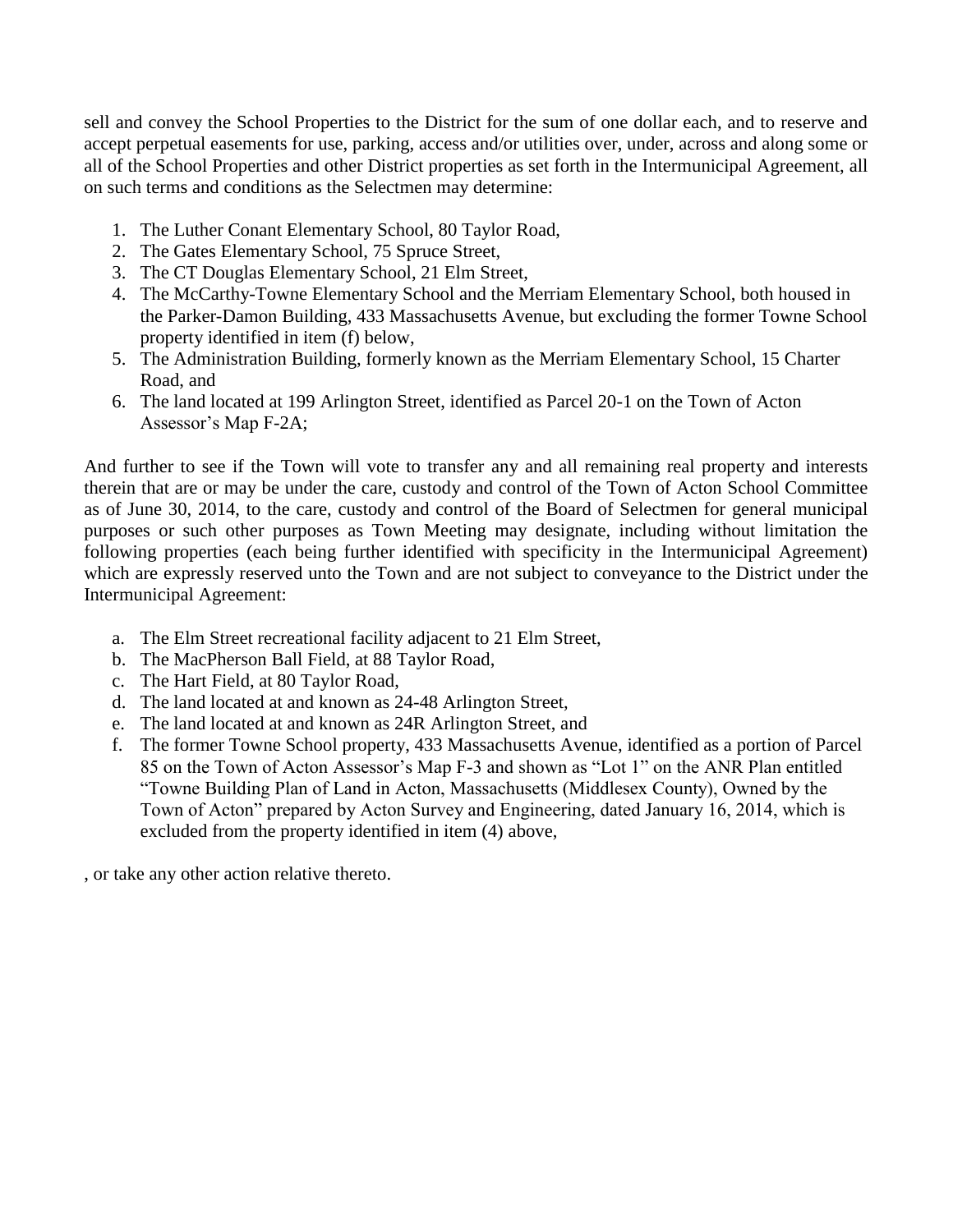**MOTION: Ms. Adachi** moves to transfer from the School Committee to the Board of Selectmen and to authorize the Selectmen to sell and convey to the Acton-Boxborough Regional School District the School Properties identified as items 1-6 in the article, subject to such easements as the Selectmen may reserve and accept, and on such terms and conditions as the Selectmen may determine; and further moves to transfer on June 30, 2014, any and all remaining real property and interests therein that are or may be under the care, custody and control of the Town of Acton School Committee, including without limitation the properties identified as items a-f in the article, from the School Committee to the Board of Selectmen for general municipal purposes

## **MOTION CARRIES DECLARED 2/3 BY MODERATOR\***

\*TOWN OF ACTON HAS ACCEPTED MGL CH 39 SEC 15 AT IT'S ANNUAL TOWN MEETING APRIL 2001. ARTICLE 43 AND THE AMENDED BYLAW 5A WAS APPROVED BY THE ATTORNEY GENERAL ON AUG. 6, 2001. (THE TOWN MEETING MODERATOR IS NOT REQUIRED TO COUNT A 2/3 REQUIRED VOTE.)

## **ARTICLE 23 TRANSFER AND APPROPRIATION OF SCHOOL**  (Majority vote) **REVOLVING FUND BALANCES**

To see if the Town will vote to close the following revolving funds and lunch funds as of June 30, 2014, and transfer the balance in each fund at the end of fiscal year 2014 to surplus revenue:

- 1. Douglas at Dawn/Dusk Revolving Fund;
- 2. Merriam Mornings/Afternoons/Summer Revolving Fund;
- 3. Acton Public School Lunch Fund;
- 4. Conant School Lunch Fund;
- 5. Douglas School Lunch Fund;
- 6. McCarthy-Towne School Lunch Fund;
- 7. Merriam School Lunch Fund; and
- 8. Gates School Lunch Fund.

And further to see if the Town will vote to appropriate an amount equal to each such balance and transfer each such amount on or after July 1, 2014, to the Acton-Boxborough Regional School District pursuant to M.G.L. c. 44, § 53A, or other applicable law or regulation, to be held (together with any interest thereon) by the District as a separate account and expended by the District at the same school for the same purposes as the prior revolving fund or lunch fund, as applicable,

or take any other action relative thereto.

**MOTION: Ms. Adachi** moves to close the revolving funds listed in the article as of June 30, 2014, to transfer their balances to surplus revenue, to appropriate from free cash an amount matching each fund's balance as of June 30, 2014, and to authorize the Town Treasurer, in consultation with the Town Manager, to transfer those amounts on or after July 1, 2014, to the Acton-Boxborough Regional School District subject to the conditions and limitations set forth in the article.

#### **MOTION CARRIES UNANIMOUSLY**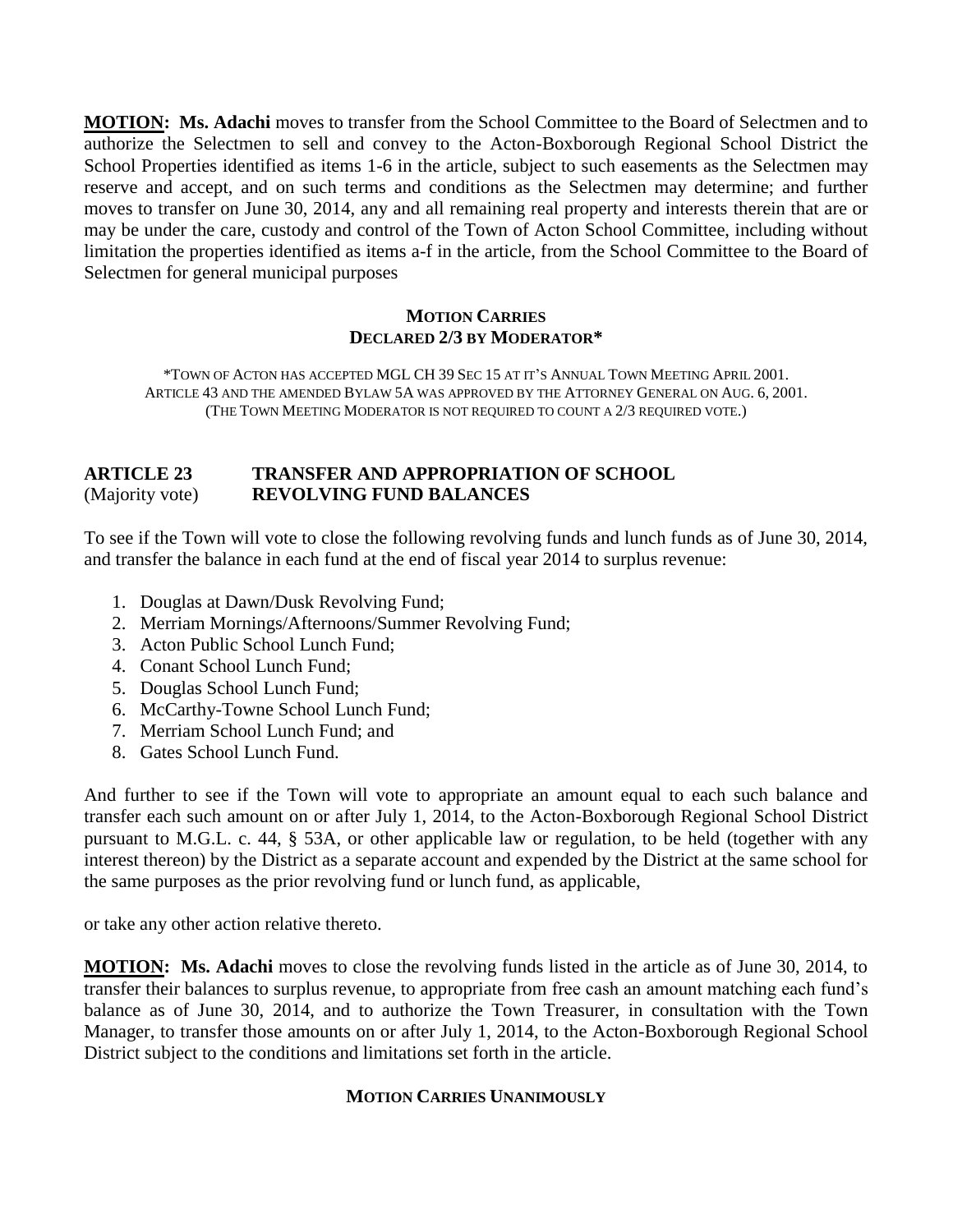## **ARTICLE 24 TRANSFER OF SCHOOL GIFTS AND GRANTS**

(Majority vote)

To see if the Town will, subject to all applicable terms and conditions of each grant and gift, and to any necessary judicial or other governmental approvals, vote to appropriate and authorize the Town Treasurer, in consultation with the Town Manager, to transfer on or after July 1, 2014, to the Acton-Boxborough Regional School District ("District") the balance (if any) at the end of fiscal year 2014 of each gift and grant fund listed on the corresponding Exhibit in the Intermunicipal Agreement between the Town and the District dated as of March 2014, each such amount to be held (together with any interest thereon) by the District pursuant to M.G.L. c. 44, § 53A, as a separate account and expended by the District for the same purpose as the purpose of the prior gift or grant to the Town, or take any other action relative thereto.

**MOTION: Ms. Adachi** moves in the words of the article.

## **MOTION CARRIES UNANIMOUSLY**

#### **ARTICLE 25 MINUTEMAN REGIONAL SCHOOL DISTRICT ASSESSMENT** (Majority vote)

To see if the Town will raise and appropriate, and/or transfer and appropriate from available funds, a sum of money to defray the necessary expenses of the Minuteman Regional Vocational Technical School District, or take any other action relative thereto.

**MOTION: Mrs. Banks** moves that the Town appropriate \$760,052 to fund the fiscal year 2015 assessment of the Minuteman Regional School District, and to raise such amount,

\$343,118 be transferred from the fund balance of the former North East Solid Waste Committee

fund, pursuant to Chapter 376 of the Acts of 2006,

\$251,037 be transferred from Free Cash and

\$165,897 be raised from general revenues.

## **MOTION CARRIES UNANIMOUSLY**

## **ARTICLE 26 AMEND MINUTEMAN REGIONAL SCHOOL DISTRICT AGREEMENT** (Majority vote)

To see if the Town will vote, consistent with Section VII of the existing "Agreement With Respect to the Establishment of a Technical and Vocational Regional School District" for the Minuteman Regional Vocational School District, to accept the amendments to said Agreement which have been initiated and approved by a vote of the Regional School Committee on March 11, 2014 and which have been submitted as a restated "Regional Agreement" bearing the date of March 11, 2014 to the Board of Selectmen of each member town.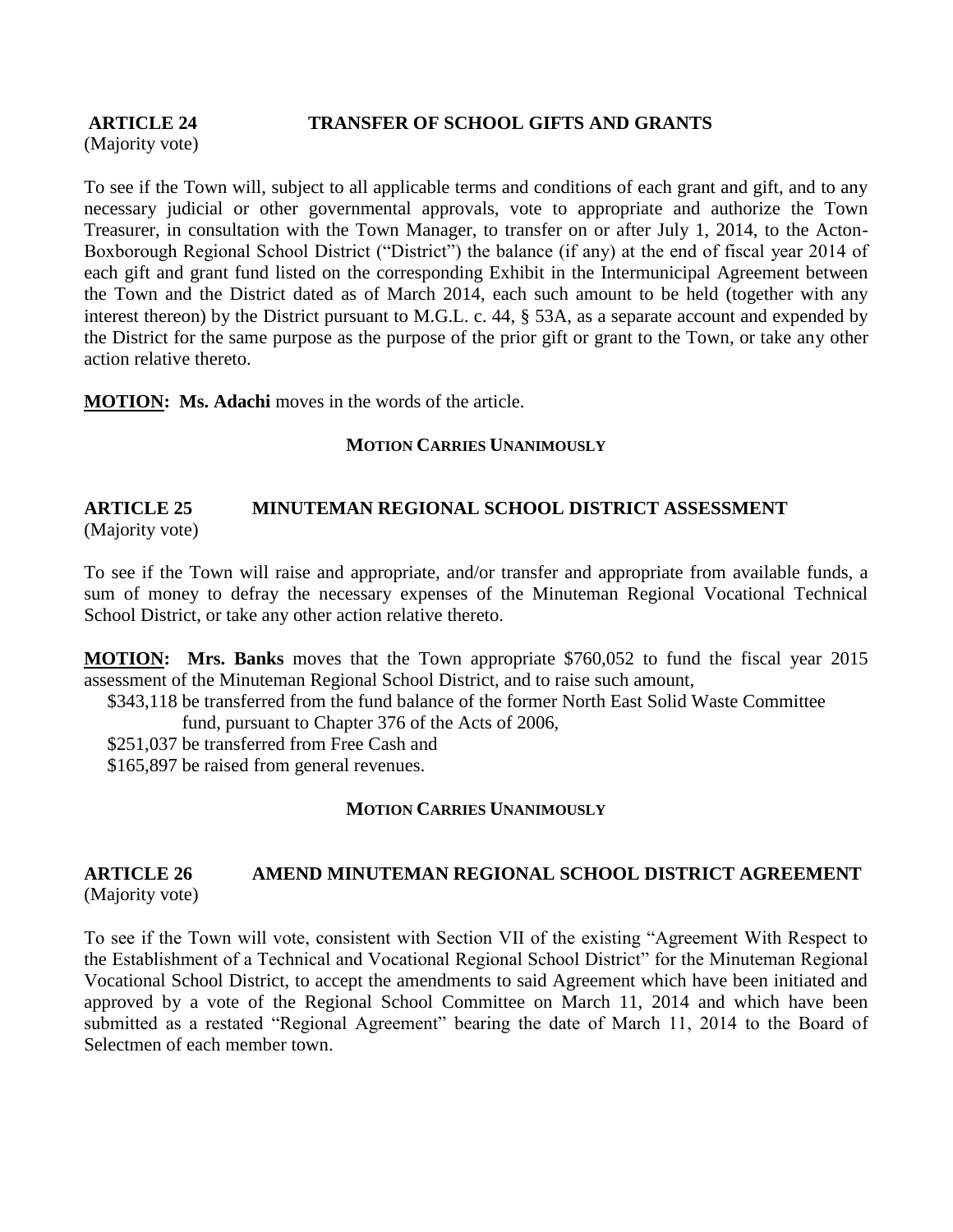**MOTION: Mrs. Banks** moves that the Town, acting consistent with Section VII of the existing "Agreement With Respect to the Establishment of a Technical and Vocational Regional School District" for the Minuteman Regional Vocational School District, accepts the amendments to said Agreement which have been initiated and approved by a vote of the Minuteman Regional School Committee on March 11, 2014 and which have been submitted to the Selectmen as a restated "Regional Agreement" bearing the date of March 11, 2014.

#### **MOTION CARRIES UNANIMOUSLY**

#### **ARTICLE 27 AMEND ZONING BYLAW – BICYCLE PARKING** (Two-thirds vote)

To see if the Town will vote to amend the Zoning Bylaw Section 6.3 – Minimum Parking Space Requirements by Use by inserting a new subsection 6.3.7 as follows:

- 6.3.7 Bicycle Parking –Off-STREET parking facilities shall provide bicycle parking spaces as follows:
	- 6.3.7.1 Bicycle parking spaces shall be located as close as possible and within plain sight of the main BUILDING entrance or entrances without displacing required parking spaces for persons with disabilities. They shall be principally part of and accessible from the vehicle parking lot or facility rather than part of the sidewalk and walkway system.
	- 6.3.7.2 Each bicycle parking space shall measure at least 2.5 feet in width by 6 feet in length with at least one 4-foot wide maneuvering aisle perpendicular to the length.
	- 6.3.7.3 Each bicycle parking space shall feature a securely anchored rack (ground-mounted inverted-U with cross bar, or similar shape or functionality) high enough to support the entire height of a bicycle frame, to allow locking of the bicycle frame to the rack in more than one location, and to prevent the rack from being a tripping hazard when empty.
	- 6.3.7.4 Bicycle parking spaces shall be protected from motor vehicles with solid barriers such as posts or bollards.
	- 6.3.7.5 Bicycle parking spaces shall be provided for all USES, except single- to four-FAMILY Dwellings, at a rate of not less than one (1) bicycle parking space for each twenty (20) motor vehicle parking spaces in the parking facility, but never less than two (2) bicycle parking spaces; and no parking facility shall be required to have more than thirty (30) bicycle parking spaces overall.
	- 6.3.7.6 The number of bicycle parking spaces provided for a residential USE may be located within a BUILDING. Such indoor bicycle parking does not have to comply with the dimensional and design standards set forth herein, but shall be designed as a practical installation for easy access and use. Where bicycle parking spaces within a BUILDING are not accessible to visitors, at least one third of the required bicycle parking spaces shall be installed outdoors in compliance with this section 6.3.7.
	- 6.3.7.7 The first two (2) through six (6) bicycle parking spaces provided in compliance with this section shall reduce by one space the minimum off-street motor vehicle parking requirement set forth in section 6.3.1 above, and each additional six (6) bicycle parking spaces so provided shall further reduce said motor vehicle parking requirement by one (1) space.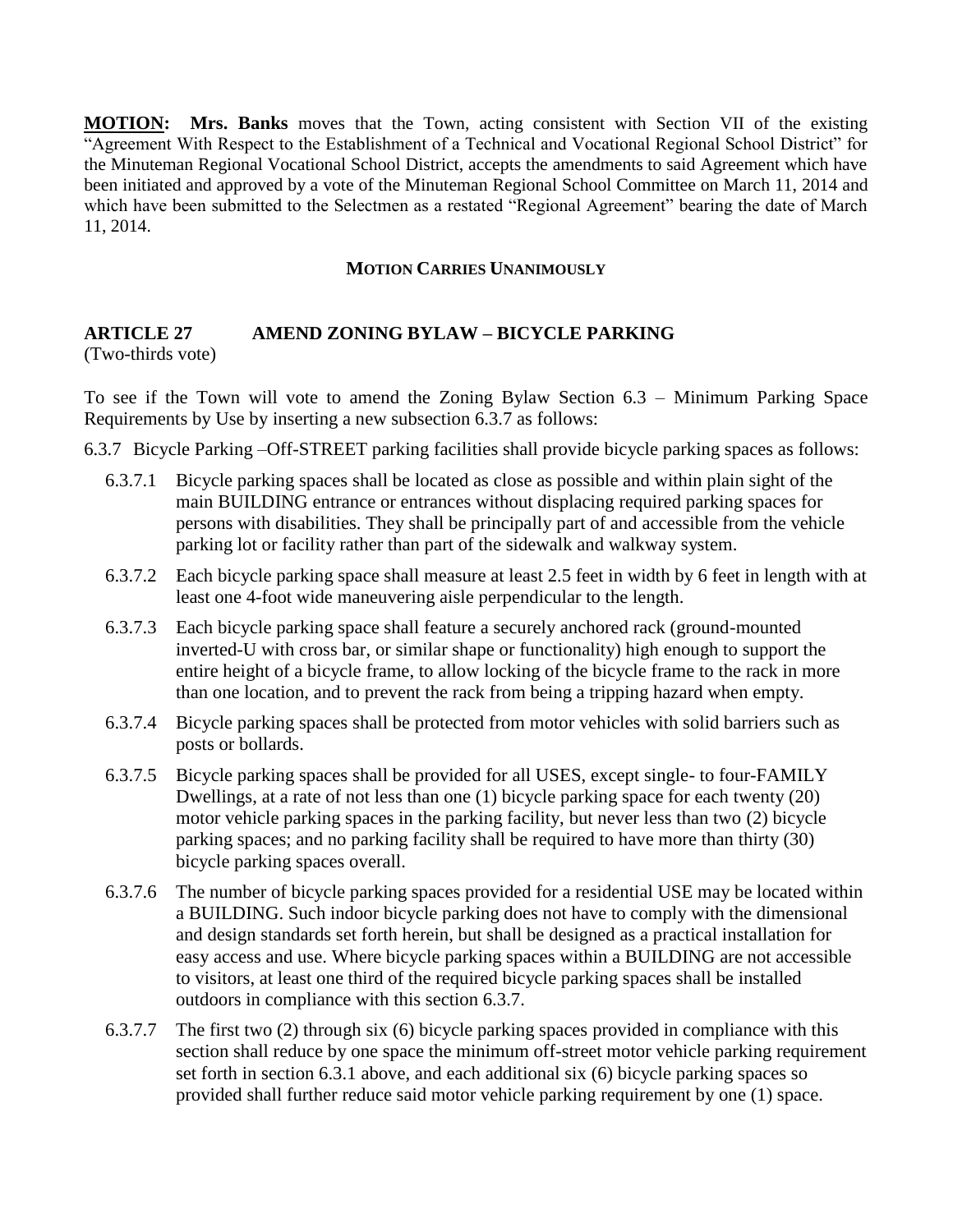, or take any other action relative thereto.

**MOTION: Mr. Dube** moves that the Town adopt the zoning bylaw amendments as set forth in the Article.

Moderator count - 99 in favor, 39 opposed

#### **MOTION CARRIES DECLARED 2/3 BY MODERATOR\***

\*TOWN OF ACTON HAS ACCEPTED MGL CH 39 SEC 15 AT IT'S ANNUAL TOWN MEETING APRIL 2001. ARTICLE 43 AND THE AMENDED BYLAW 5A WAS APPROVED BY THE ATTORNEY GENERAL ON AUG. 6, 2001. (THE TOWN MEETING MODERATOR IS NOT REQUIRED TO COUNT A 2/3 REQUIRED VOTE.)

## **ARTICLE 28 AMEND ZONING BYLAW – GROUNDWATER PROTECTION DISTRICT** (Majority vote)

To see if the Town will vote to amend the Zoning Bylaw Table 4.3.7.2 (USE Regulations within the GROUNDWATER Protection District) as follows:

A. Insert a new line numbered 9 as follows:

|                                                        | ZONE <sub>1</sub> | ZONE <sub>2</sub> | ZONE <sub>3</sub> |
|--------------------------------------------------------|-------------------|-------------------|-------------------|
|                                                        | Well              | Recharge          | Aquifer           |
|                                                        | Protection        | Protection        | Protection        |
|                                                        | Area              | Area              | Area              |
| 9. STORAGE of liquids: petroleum products, cleaning    | N                 | N                 | N                 |
| chemicals, detergents, antifreeze solutions, solvents, |                   |                   |                   |
| swimming pool treatment chemicals, in aggregate        |                   |                   |                   |
| quantities exceeding 90 gallons, for purposes other    |                   |                   |                   |
| than heating the premises on which it is located       |                   |                   |                   |

And, renumber the current lines 9 through 25 to become lines 10 through 26 respectively.

B. Delete line 14 (renumbered from line 13 in part A above), and replace it with a new line 14 as follows:

|                                                  | ZONE <sub>1</sub> | ZONE <sub>2</sub>       | ZONE 3  |
|--------------------------------------------------|-------------------|-------------------------|---------|
|                                                  | Well              | Recharge                | Aquifer |
|                                                  | Protection        | Protection   Protection |         |
|                                                  | Area              | Area                    | Area    |
| 14. STORAGE outside of a BUILDING of fertilizer, | N                 | N                       | N       |
| pesticide, herbicide or deicing chemicals        |                   |                         |         |

#### *[Note - current line 13 reads:*

| ZONE 1     | ZONE 2     | ZONE 3     |
|------------|------------|------------|
| Well       | Recharge   | Aquifer    |
| Protection | Protection | Protection |
| Area       | Area       | Area       |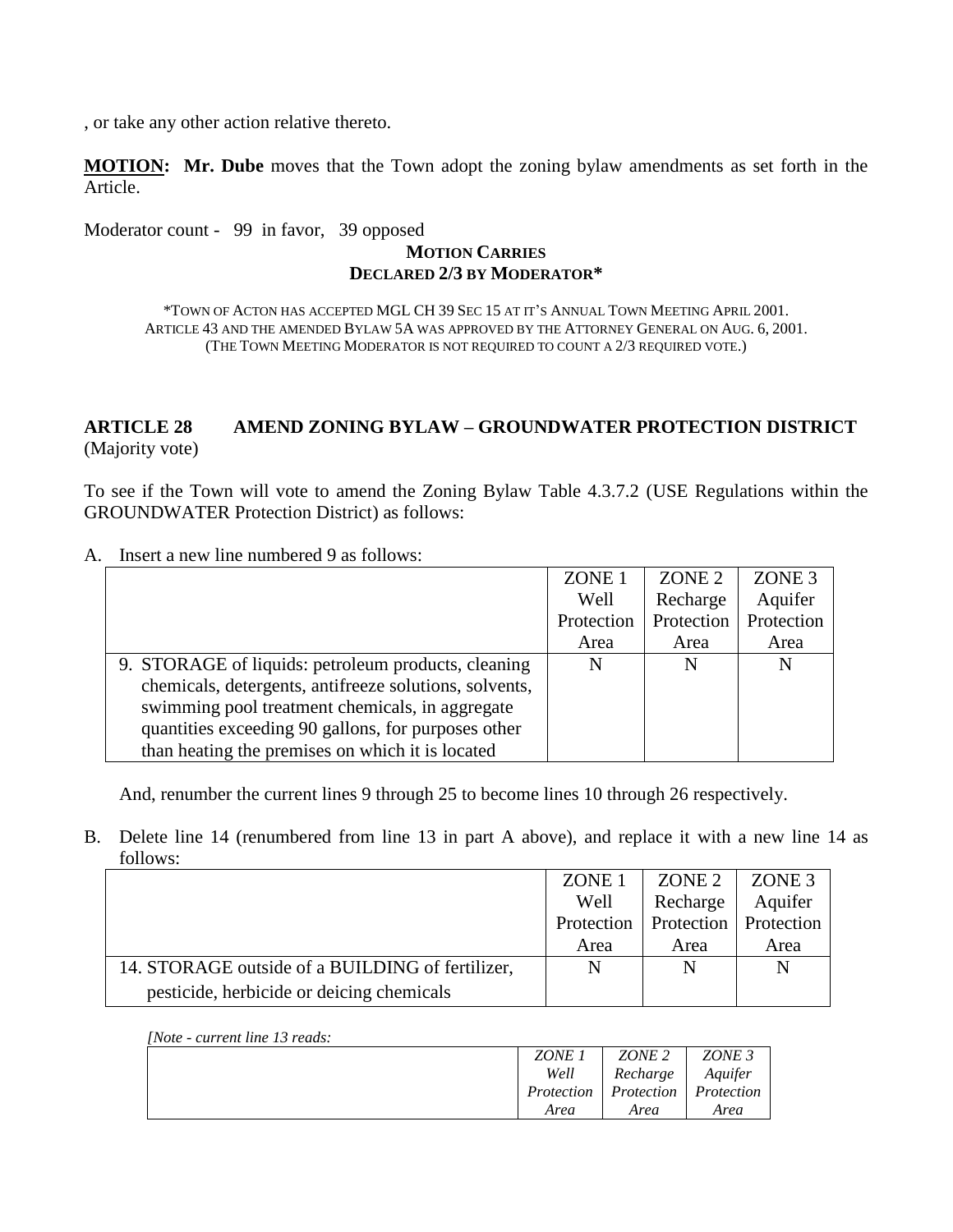| Outdoor STORAGE of fertilizer, animal manure, soil       |  |  |
|----------------------------------------------------------|--|--|
| conditioner, pesticide, herbicide and deicing chemicals. |  |  |

And, insert a new line 15 as follows:

|                                                 | ZONE <sub>1</sub> | ZONE <sub>2</sub> | ZONE 3     |
|-------------------------------------------------|-------------------|-------------------|------------|
|                                                 | Well              | Recharge          | Aquifer    |
|                                                 | Protection        | Protection        | Protection |
|                                                 | Area              | Area              | Area       |
| 15. STORAGE outside of a BUILDING of animal     | N                 | N                 |            |
| manure, soil conditioner, or compost in         |                   |                   |            |
| aggregate quantities larger than ten (10) cubic |                   |                   |            |
| yards.                                          |                   |                   |            |

And, further renumber lines 15 through 26 (as renumbered in Part A above) to become lines 16 through 27 respectively.

*[Note – In Table 4.3.7.2, N means the Use is prohibited, Y means the Use is allowed.]*

, or to take any other action relative thereto.

**MOTION:** Mr. Parenti moves that the Town take no action.

**MOTION TO AMEND:** Thomas Smith moves to amend the motion to replace the words, "Take no action" with "adopt Article 28 as written". Mr. Smith withdrew his motion.

Moderator count - 83 in favor, 67 opposed. **MOTION CARRIES**

**General Consent (two-thirds vote)**

**ARTICLE 29 \* Amend Zoning Bylaw – Flood Plain Zoning Map**

**ARTICLE 30 \* Amend Town Bylaws – Civil Fingerprinting for Licensing Applicants**

**ARTICLE 31 \* Accept Trail Easement – New View/Gregory Lane**

**ARTICLE 32 \* Accept Utility Easement – Massachusetts Avenue**

**ARTICLE 33 \* Accept Land Gift – Milldam Trust Parcels**

**ARTICLE 34 \* Highway Reimbursement Program (Chapter 90)**

**ARTICLE 35 \* Insurance Proceeds**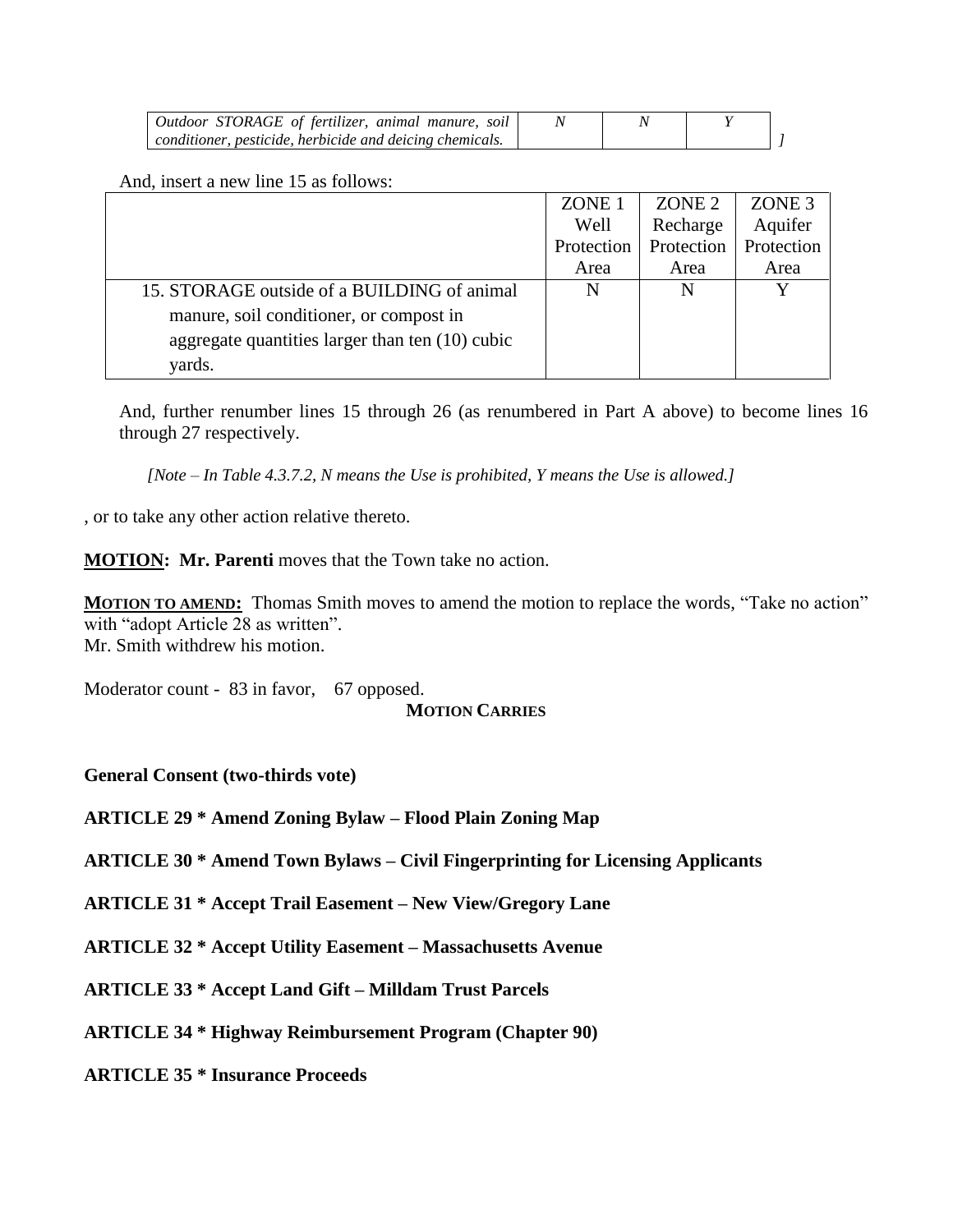**ARTICLE 36 \* Gifts or Grants**

**ARTICLE 37 \* Federal and State Reimbursement Aid**

**ARTICLE 38 \* Performance Bonds**

**ARTICLE 39 \* Sale of Foreclosed Properties**

## **ARTICLE 40 \* Elderly Tax Relief – Reauthorize Chapter 73 of the Acts of 1986**

**MOTION: Ms. Adachi** moves that the Town take up the twelve articles in the Consent Calendar on pages 57 through 67 of the Warrant: Articles 29, 30, 31, 32, 33, 34, 35, 36, 37, 38, 39 and 40.

Hold Articles 29 and Article 30.

#### **REMAINING CONSENT MOTION CARRIES DECLARED 2/3 BY MODERATOR\***

\*TOWN OF ACTON HAS ACCEPTED MGL CH 39 SEC 15 AT IT'S ANNUAL TOWN MEETING APRIL 2001. ARTICLE 43 AND THE AMENDED BYLAW 5A WAS APPROVED BY THE ATTORNEY GENERAL ON AUG. 6, 2001. (THE TOWN MEETING MODERATOR IS NOT REQUIRED TO COUNT A 2/3 REQUIRED VOTE.)

## **ARTICLE 29 \* AMEND ZONING BYLAW – FLOOD PLAIN ZONING MAP** (Two-thirds vote)

To see if the Town will vote to amend the Zoning Bylaw and Zoning Map, effective July 7, 2014, as follows:

A. Delete the  $2^{nd}$  bulleted paragraph in Section 2.2 (Zoning Map) and replace it with the following:

• "Flood Insurance Rate Map" (FIRM) for Middlesex County issued by the Federal Emergency Management Agency (FEMA) for the administration of the National Flood Insurance Program (NFIP), dated and effective beginning on July 7, 2014, Scale l" = 500', consisting of the 14 map panels that are wholly or partially within the Town of Acton, designated herein as Map Number 2, and enumerated by FEMA as panels: 25017C0238F, 25017C0239F, 25017C0241F, 25017C0242F, 25017C0243F, 25017C0244F, 25017C0351F, 25017C0352F, 25017C0353F, 25017C0354F, 25017C0356F, 25017C0357F, 25017C0358F and 25017C0366F; and including the Middlesex County Flood Insurance Study (FIS) report dated July 7, 2014.

*[Note – this paragraph currently reads as follows:*

*"Flood Insurance Rate Map" (FIRM) for Middlesex County issued by the Federal Emergency Management Agency (FEMA) for the administration of the National Flood Insurance Program (NFIP), dated and effective beginning on June 4, 2010, Scale l'' = 500', consisting of the 14 map panels that are wholly or partially within the Town of Acton, designated herein as Map Number 2, and enumerated by FEMA as panels: 25017C0238E, 25017C0239E, 25017C0241E, 25017C0242E, 25017C0243E, 25017C0244E, 25017C0351E, 25017C0352E, 25017C0353E, 25017C0354E,*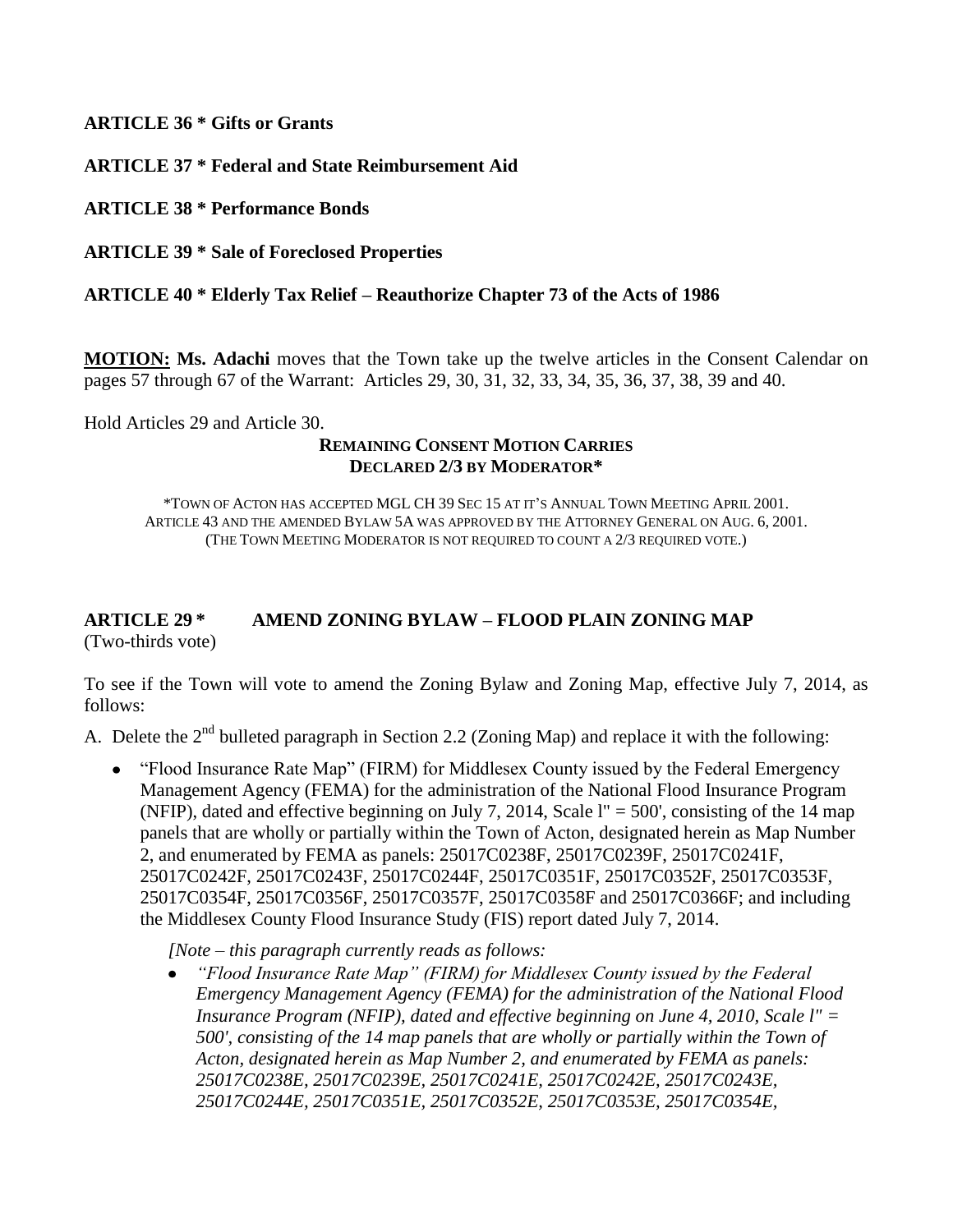*25017C0356E, 25017C0357E, 25017C0358E and 25017C0366E; and including the Middlesex County Flood Insurance Study (FIS) report dated June 4, 2010.]*

- B. Amend Section 4.1 (Flood Plain District) as follows:
	- 1. At the end of the lead paragraph of section 4.1, change the date from "June 4, 2010" to "July 7, 2014".
	- 2. In both Subsections 4.1.3 and 4.1.3.1, change the date from "June 4, 2010 to "July 7, 2014".
	- 3. In subsection 4.1.9.2, delete "120.G" after "780 CMR".

, or take any other action relative thereto.

**MOTION: Ms. Adachi** moves that the Town adopt the Zoning Bylaw amendments as set forth in the Article.

Held from consent.

## **MOTION CARRIES UNANIMOUSLY**

## **ARTICLE 30 \* AMEND TOWN BYLAWS –** (Majority vote) **CIVIL FINGERPRINTING FOR LICENSING APPLICANTS**

To see if the Town will vote to amend the General Bylaws, by adding Chapter W, as follows, or take any other action relative thereto:

## **Chapter W Civil Fingerprinting for Municipal Licensing Applicants**

## **W-1 Definitions**

"DCJIS" shall mean the Commonwealth's Department of Criminal Justice Information Services.

"FBI" shall mean the Federal Bureau of Investigation.

"Fitness Determination" shall mean the applicable determination made by the Police Department, following a background check in accordance with this Chapter, regarding the applicant's suitability for the applicable license.

"Licensing Authority" shall mean the Town department or agency responsible for issuing the applicable license listed in Section W-2.

"Police Department" shall mean the Acton Police Department.

"Policy" shall mean the Town of Acton Civil Fingerprinting Policy for Licensing Applicants established pursuant to Section W-3.6.

"State Police" shall mean the Massachusetts State Police.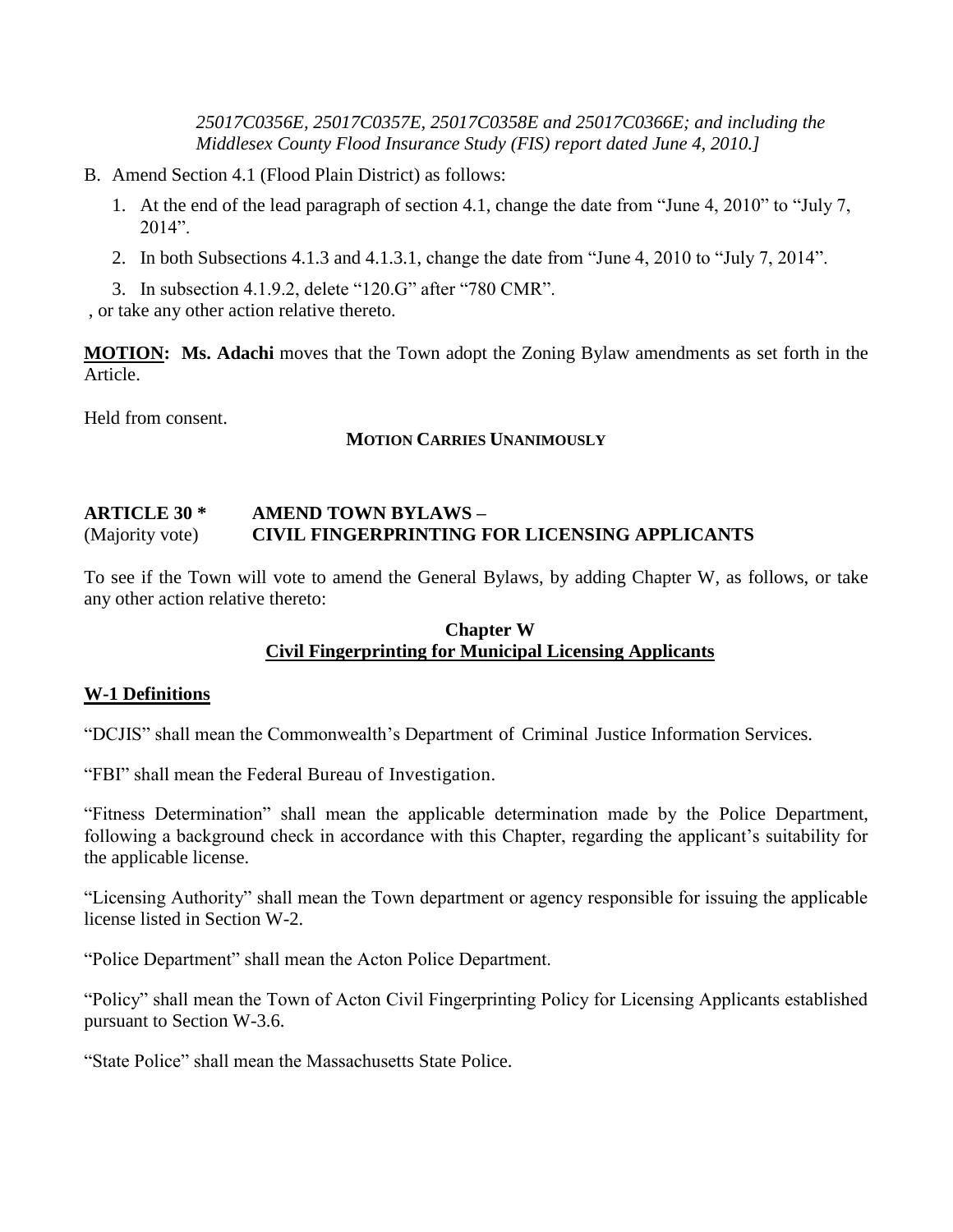## **W-2 Authority and Purpose**

The Town adopts Chapter W of the General Bylaw pursuant to Chapter 256 of the Acts of 2010, incorporated as M.G.L. c.6, § 172B1/2, to authorize the Town and the Police Department to conduct State and Federal Fingerprint Based Criminal History checks in accordance with G.L. c. 6, §§ 168 and 172, 28 U.S.C. § 534, and 28 C.F.R. § 20.33 for individuals applying for or in possession of certain licenses including, but not limited to, those engaged in the businesses of:

- Ice Cream Truck Vending pursuant to Bylaw D15; and
- Such other businesses for which the Town may hereafter require applicants to submit fingerprints in connection with a license application.

## **W-3 Police Department Procedure for Fingerprinting Background Checks**

The Police Department will comply with the following procedures to conduct State and Federal Fingerprint Based Criminal History checks for individuals applying for or in possession of certain licenses including, but not limited to, those engaged in the businesses listed in Section W-2, in addition to those policies and procedures provided by the Policy.

**3.1** An applicant, employee, or volunteer seeking to engage in employment listed in Section W-2 shall submit, if required by the licensing authority, fingerprints taken by the Police Department within the past six (6) months along with a fee of one hundred (\$100.00) dollars.

**3.2** A portion of the fee charged to the applicant by the Police Department for the purpose of enforcing this section, thirty (\$30.00) dollars, as specified in M.G.L. c. 6, § 175B ½, shall be deposited into the Firearms Fingerprint Identity Verification Trust Fund, and the remainder of the fee may be retained by the Town for costs associated with the administration of this Chapter.

**3.3** Upon receipt of the fingerprints and the appropriate fee, the Police Department will transmit the fingerprints to the State Police Identification Unit through the DCJIS and then submit the fingerprints to the FBI for a comparison with national records. The results of the FBI check will be returned to the State Police, which will then disseminate the state and national results back to the Police Department.

**3.4** The Police Department shall review the information received from the FBI and State Police in accordance with this Chapter and provide a Fitness Determination to the applicable Licensing Authority within the Town. In rendering a Fitness Determination, the Police Department will decide whether the record subject has been convicted of (or is pending indictment for) a crime, which bears upon his or her ability or fitness to serve in that capacity, any felony or a misdemeanor, which involved force or threat of force, controlled substances, or was a sex-related offense.

**3.5** Prior to the issuance of a negative Fitness Determination pursuant to Section W-3.4, applicants must be afforded the opportunity to provide additional information to, or challenge the accuracy of, the information contained in the fingerprint-based criminal background check, including in the FBI identification record prior to a decision by the Licensing Authority to deny, revoke, or suspend any license or permit.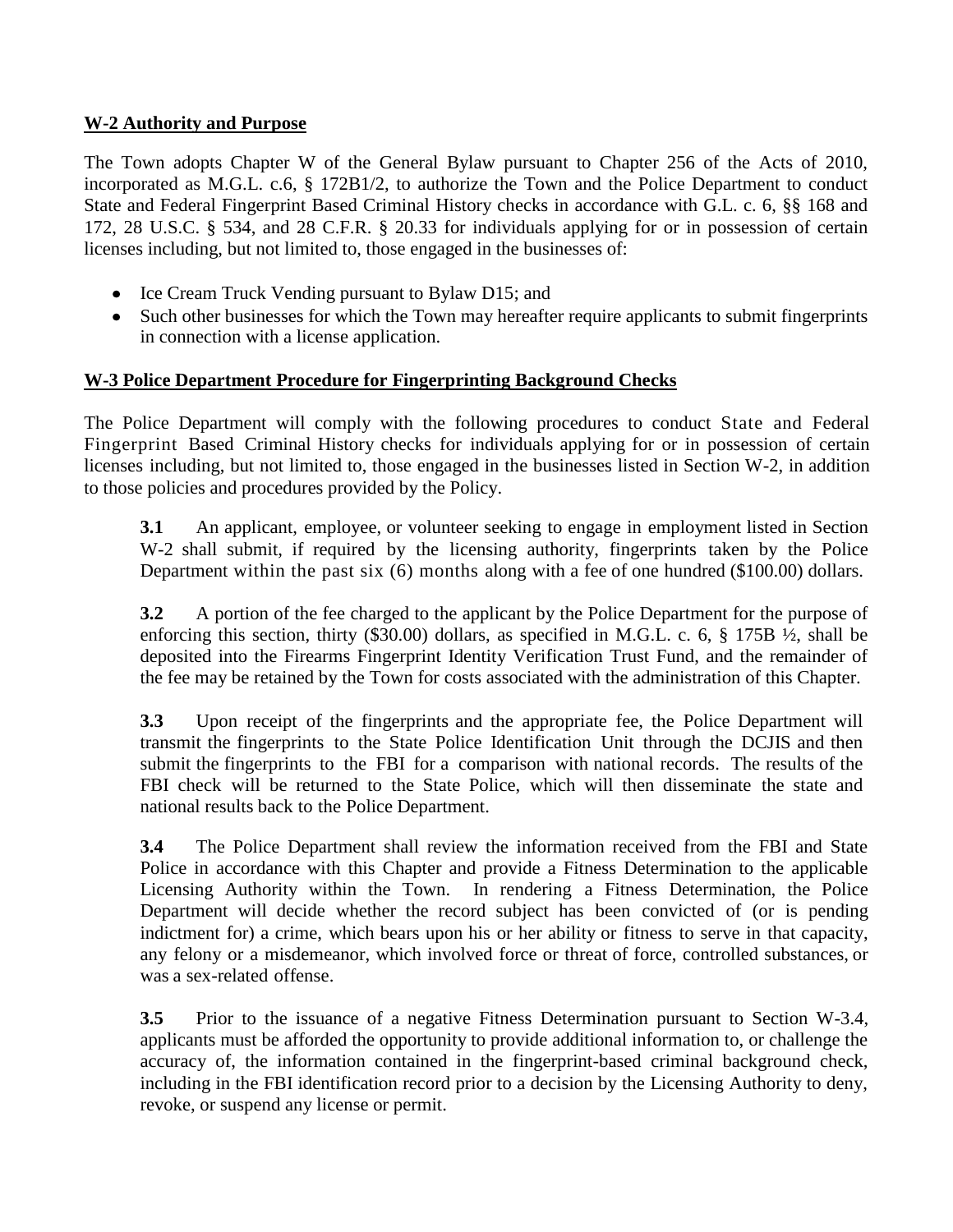**3.6** The Police Department shall establish, by rule or regulation, the Policy as a civilian fingerprinting policy for the purposes of conducting state and national criminal history records checks of persons applying for certain licenses within the Town.

**3.7** A person applying for a license who is required to submit a full set of fingerprints to the licensing authority pursuant to this Chapter may request and receive a copy of his or her criminal history records from the Police Department. Should the license applicant seek to amend or correct his or her record, he or she must contact the DCJIS, the FBI, or their successors, for records from other jurisdictions maintained in their files.

**3.8** The Licensing Authority is authorized to deny any application for, or to revoke, or to suspend any license or permit, including renewals and transfers thereof, for any person who is determined unfit for the license, as determined by the Licensing Authority in accordance with all applicable laws, rules, or regulations, due to the information obtained pursuant to this Chapter.

**3.9** Nothing herein shall limit the Licensing Authority's powers to deny, revoke, suspend, or a condition a license on grounds other than those provided in this Chapter.

## **W-4 Unauthorized Dissemination of FBI Criminal History Prohibited**

**4.1** FBI or other criminal history obtained by the Police Department, the Town, or any person or department on behalf of the Town pursuant to this Chapter shall not be disseminated except as permitted by the General Bylaws, the Policy, the Town's Identity Theft Prevention & Detection Policy, and any other applicable law or regulation.

**4.2** Agents or employees of the Town that fail to comply with this provision may be subject to sanctions as provided by law, including, where applicable, termination or suspension.

## **W-5 Effective Date**

This Chapter shall take effect upon its approval by the Attorney General pursuant to G.L. c. 40, § 32.

**MOTION: Ms. Adachi** moves that the Town adopt the General Bylaw amendments as set forth in the Article.

Held from consent.

## **MOTION CARRIES**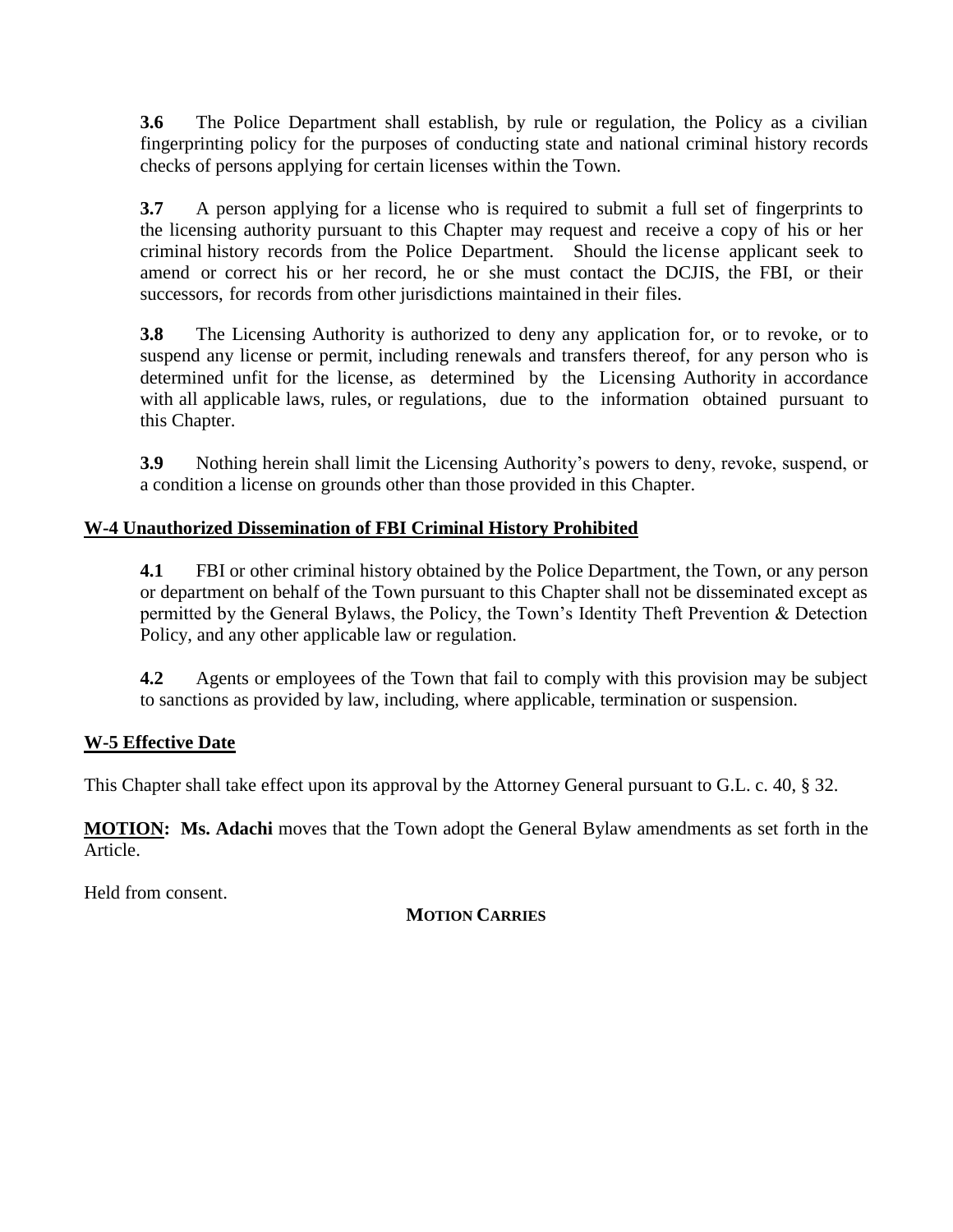#### **ARTICLE 31 \* ACCEPT TRAIL EASEMENT – NEW VIEW/GREGORY LANE** (Two-thirds vote)

To see if the Town will vote to authorize the Board of Selectmen to acquire, on such terms and conditions as the Selectmen may determine, by purchase, gift, eminent domain or otherwise and to accept a deed or deeds of easement interests for purposes of establishing and maintaining a trail or trails for public non-motorized use, on such terms and conditions and in a final location or locations as the Selectmen may determine, on, over, across, and along parcels E2-239 and F2A-11-4, common land parcels for the New View Condominium PCRC, and parcel F1-6, the common land for the Gregory Lane Homeowner's Association, and parcels F2A-11-1 and F2A-11-2 for pedestrian access on the lower part of Gregory Lane, and further see if the Town will raise, appropriate, transfer from available funds or accept gifts or grants for this purpose, or take any other action relative thereto.

**MOTION:** Ms. Adachi moves that the Town authorize the Board of Selectmen to acquire and accept the trail easements as set forth in the Article and on such terms and conditions as the Selectmen may determine.

#### **CONSENT MOTION CARRIES DECLARED 2/3 BY MODERATOR\***

\*TOWN OF ACTON HAS ACCEPTED MGL CH 39 SEC 15 AT IT'S ANNUAL TOWN MEETING APRIL 2001. ARTICLE 43 AND THE AMENDED BYLAW 5A WAS APPROVED BY THE ATTORNEY GENERAL ON AUG. 6, 2001. (THE TOWN MEETING MODERATOR IS NOT REQUIRED TO COUNT A 2/3 REQUIRED VOTE.)

## **ARTICLE 32 \* ACCEPT UTILITY EASEMENT – MASSACHUSETTS AVENUE** (Two-thirds vote)

To see if the Town will vote to authorize the Board of Selectmen to acquire by purchase, gift, eminent domain or otherwise and to accept deeds of easement interests for utility purposes from Mustard Seed Properties, LLC (or a successor entity), on such terms and conditions as the Selectmen may determine, on, over, under, across and along Parcel 128 on Town Atlas Map F-3, numbered 400 Massachusetts Avenue, shown as "Map 3F Lot 128 N/F Lands of Mustard Seed Properties, LLC Book 48926, Pg. 082" on a plan entitled, "Easement Exhibit Plan, 400 Massachusetts Avenue, Lots 118-2 & 128, Map 3F Town of Acton, Town of Acton, Middlesex County, Commonwealth of Massachusetts", dated February 11, 2014, prepared by Control Point Associates, Inc. and on file with the Acton Engineering Department (the "Plan"); and to abandon and terminate the Town's right, title and interest to a portion of an existing 20 foot wide utility easement shown as "Existing 20' Permanent Utility Easement Per Ref. #3 (Section To Be Extinguished)" on the Plan, on such terms and conditions as the Selectmen may determine; or take any other action relative thereto.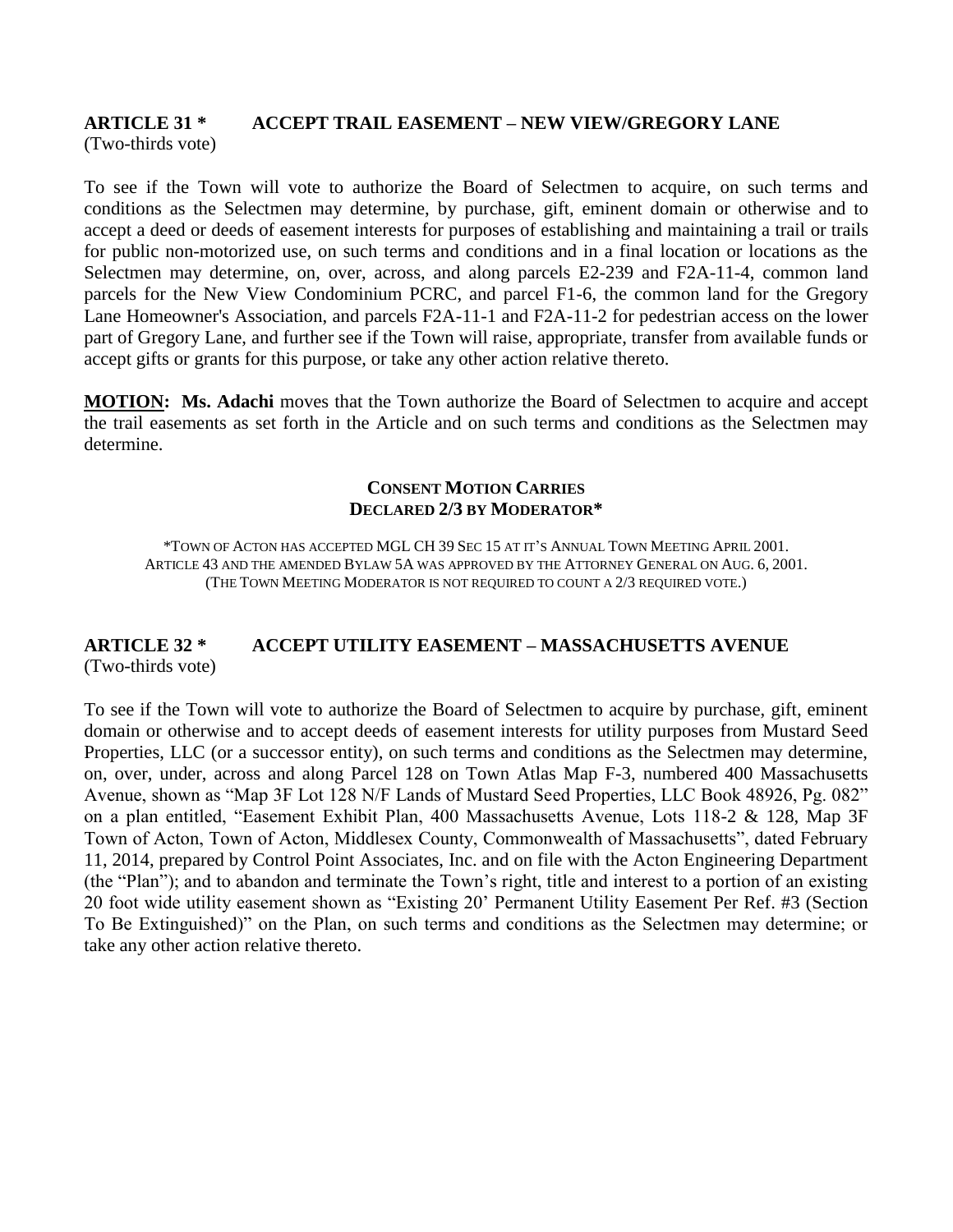**MOTION: Ms. Adachi** moves that the Town authorize the Board of Selectmen on such terms and conditions as the Selectmen may determine to (a) acquire and accept the easement interests for utility purposes and (b) abandon and terminate the Town's right, title and interest to a portion of an existing 20 foot wide utility easement, all as set forth in the Article.

#### **CONSENT MOTION CARRIES DECLARED 2/3 BY MODERATOR\***

\*TOWN OF ACTON HAS ACCEPTED MGL CH 39 SEC 15 AT IT'S ANNUAL TOWN MEETING APRIL 2001. ARTICLE 43 AND THE AMENDED BYLAW 5A WAS APPROVED BY THE ATTORNEY GENERAL ON AUG. 6, 2001. (THE TOWN MEETING MODERATOR IS NOT REQUIRED TO COUNT A 2/3 REQUIRED VOTE.)

# **ARTICLE 33 \* ACCEPT LAND GIFT – MILLDAM TRUST PARCELS**

(Two-thirds vote)

To see if the Town will authorize the Board of Selectmen to acquire, for conservation and recreation purposes, on such terms and conditions as the Selectmen may determine, by purchase, gift, eminent domain or otherwise and to accept the deeds of a fee simple interest in certain undeveloped parcels, having the following designations: Town Atlas E-4/13 (0 Patriots Road), E-3/102-2 (17 Patriots Road), E-4/13-5 (8 Meadowbrook Road), E-3/102 (59 Newtown Road), F2A/13 (181 Arlington Street) – totaling 6.952 acres, and further see if the Town will raise, appropriate, transfer from available funds, or accept gifts for this purpose, or take any other action relative thereto.

**MOTION: Ms. Adachi** moves that the Town authorize the Board of Selectmen on such terms and conditions as the Selectmen may determine to acquire for conservation and recreation purposes and accept fee interests in the five parcels as set forth in the Article.

#### **CONSENT MOTION CARRIES DECLARED 2/3 BY MODERATOR\***

\*TOWN OF ACTON HAS ACCEPTED MGL CH 39 SEC 15 AT IT'S ANNUAL TOWN MEETING APRIL 2001. ARTICLE 43 AND THE AMENDED BYLAW 5A WAS APPROVED BY THE ATTORNEY GENERAL ON AUG. 6, 2001. (THE TOWN MEETING MODERATOR IS NOT REQUIRED TO COUNT A 2/3 REQUIRED VOTE.)

## **ARTICLE 34 \* HIGHWAY REIMBURSEMENT PROGRAM (CHAPTER 90)** (Majority vote)

To see if the Town will vote to raise and appropriate, or appropriate from available funds, a sum of money for highway improvements under the authority of Massachusetts General Law, Chapter 90, and any other applicable laws, or take any other action relative thereto.

**MOTION: Ms. Adachi** moves that the Town authorize the Town Manager to accept Highway funds from all sources and that such funds are hereby appropriated for highway purposes.

## **CONSENT MOTION CARRIES**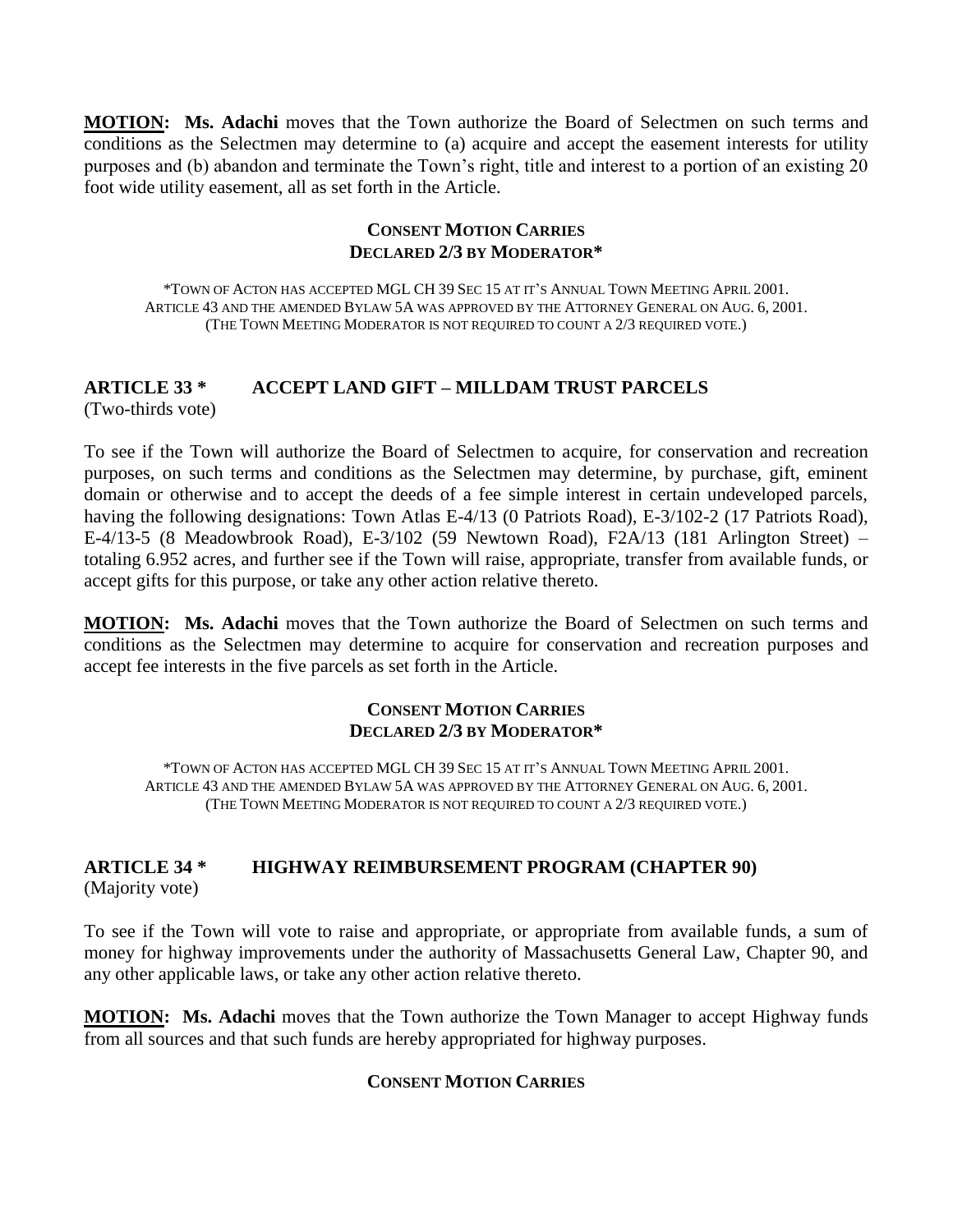#### **ARTICLE 35 \* INSURANCE PROCEEDS** (Majority vote)

To see if the Town will vote to appropriate the proceeds of any insurance policy reimbursements of costs incurred as a result of any covered loss, including without limitation any liability insurance, property insurance, casualty insurance, workers' compensation insurance, health insurance, disability insurance, automobile insurance, police and fire injury and medical costs, and any other insurance of any name and nature whatsoever, or take any other action relative thereto.

**MOTION:** Ms. Adachi moves that the Town Manager is authorized to accept insurance proceeds of any name and nature whatsoever from all sources and such funds are hereby appropriated.

## **CONSENT MOTION CARRIES**

## **ARTICLE 36 \* GIFTS OR GRANTS**

(Majority vote)

To see if the Town will vote to appropriate the proceeds of any gifts or grants accepted pursuant to Massachusetts General Law, Chapter 44, Section 53A, and any interest thereon, and that, consistent with the requirements of Massachusetts General Law, Chapter 40, Section 4A, the Board of Selectmen or Town Manager are authorized to enter into an agreement or agreements on behalf of the Town, on such terms and conditions as the Board of Selectmen or the Town Manager may determine, for the stated purposes of the gifts or grants, or take any other action relative thereto.

**MOTION: Ms. Adachi** moves that the proceeds of any gifts or grants from any source accepted pursuant to Massachusetts General Law, Chapter 44, Section 53A, and any interest thereon, are hereby appropriated for the stated purposes of the gifts or grants, and may be expended with the approval of the Board of Selectmen or otherwise as stated in Section 53A.

#### **CONSENT MOTION CARRIES**

#### **ARTICLE 37 \* FEDERAL AND STATE REIMBURSEMENT AID** (Majority vote)

To see if the Town will vote to appropriate any Federal Government and State Government reimbursement for costs incurred as a result of any declared emergencies or other occurrence, and that, consistent with the requirements of Massachusetts General Law, Chapter 40, Section 4A, the Board of Selectmen or Town Manager are authorized to enter into an agreement or agreements on behalf of the Town, on such terms and conditions as the Board of Selectmen or the Town Manager may determine, or take any other action relative thereto.

**MOTION: Ms. Adachi** moves that the Town Manager is authorized to accept Federal and State reimbursement funds from all sources and that such funds are hereby appropriated for the purposes outlined by such reimbursement.

#### **CONSENT MOTION CARRIES**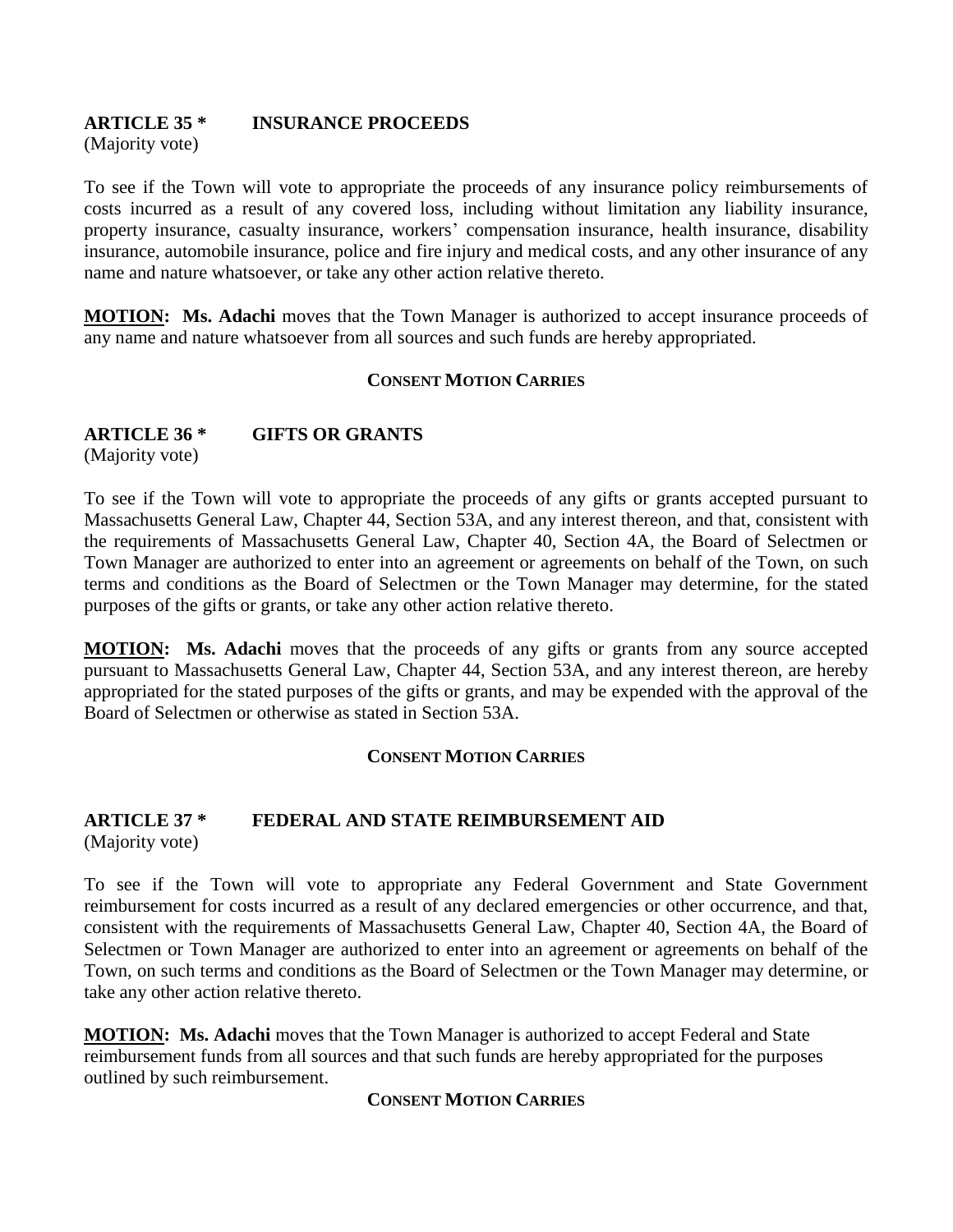## **ARTICLE 38 \* PERFORMANCE BONDS**

(Majority vote)

To see if the Town will vote to appropriate the proceeds of any performance bonds for the purposes stated in said bonds available as a result of any default, non-performance or other covered conditions, or take any other action relative thereto.

**MOTION: Ms. Adachi** moves that the Town appropriate the proceeds of any performance bonds, for the purposes stated in said bonds, available as a result of any default, non-performance or other covered conditions.

## **CONSENT MOTION CARRIES**

## **ARTICLE 39 \* SALE OF FORECLOSED PROPERTIES**

(Two-thirds vote)

To see if the Town will vote to authorize the Board of Selectmen to dispose of foreclosed properties acquired by the Town for nonpayment of taxes in accordance with the provisions of Massachusetts General Laws, or take any other action relative thereto.

**MOTION: Ms. Adachi** moves in the words of the Article.

## **CONSENT MOTION CARRIES DECLARED 2/3 BY MODERATOR\***

\*TOWN OF ACTON HAS ACCEPTED MGL CH 39 SEC 15 AT IT'S ANNUAL TOWN MEETING APRIL 2001. ARTICLE 43 AND THE AMENDED BYLAW 5A WAS APPROVED BY THE ATTORNEY GENERAL ON AUG. 6, 2001. (THE TOWN MEETING MODERATOR IS NOT REQUIRED TO COUNT A 2/3 REQUIRED VOTE.)

## **ARTICLE 40 \* ELDERLY TAX RELIEF –** (Majority vote) **REAUTHORIZE CHAPTER 73 OF THE ACTS OF 1986**

To see if the Town will vote to continue to accept the provisions of Chapter 73 of the Acts of 1986, as amended by Chapter 126 of the Acts of 1988, providing for a 100% increase in certain property tax exemptions, or take any other action relative thereto.

**MOTION: Ms. Adachi** moves that the Town continue to accept the provisions of Chapter 73 of the Acts of 1986, as amended by Chapter 126 of the Acts of 1988, providing for a 100% increase in certain property tax exemptions.

## **CONSENT MOTION CARRIES**

**MOTION TO DISSOLVE:** Move to dissolve the Annual Town Meeting at 11:42 PM.

#### **MOTION CARRIES UNANIMOUSLY**